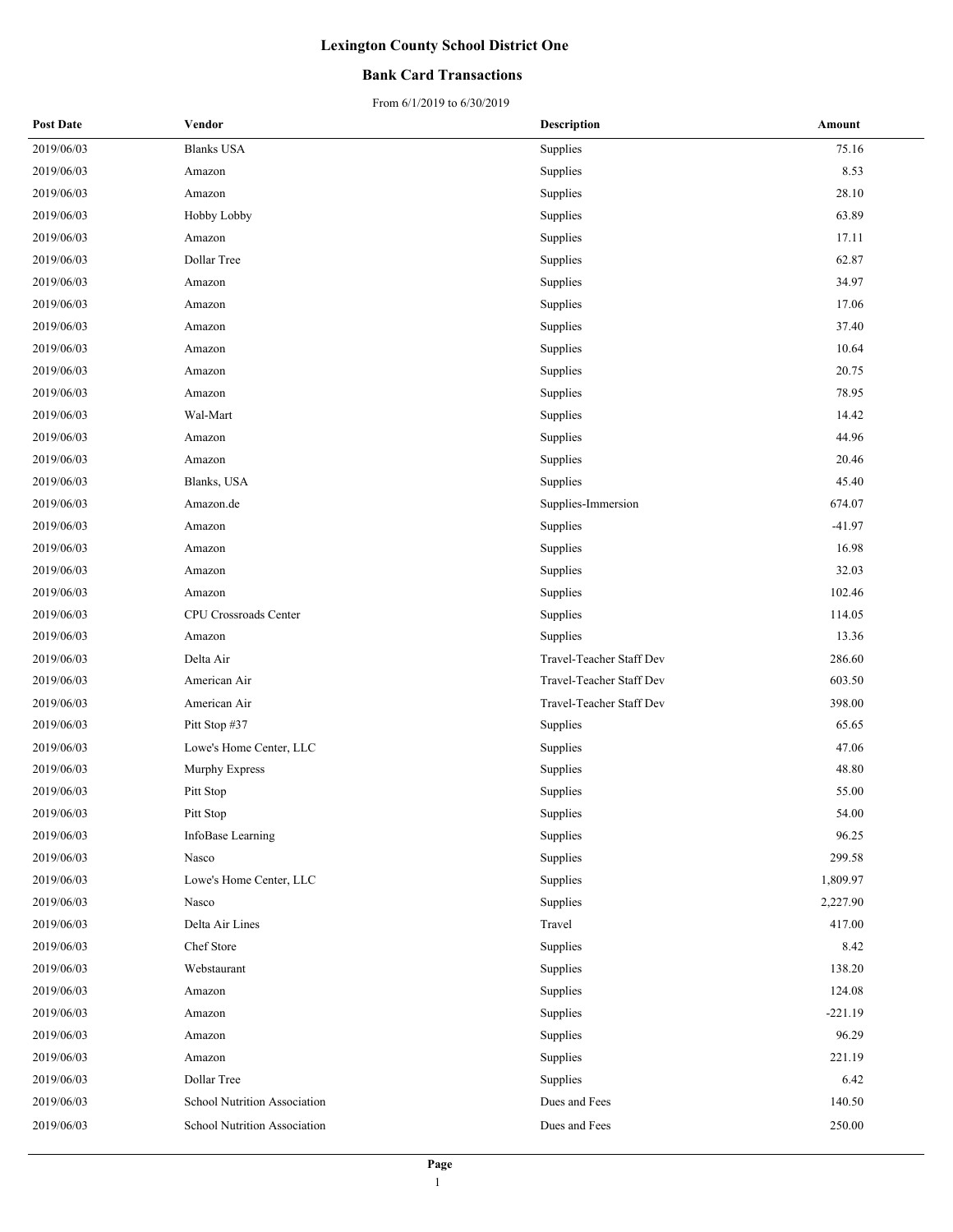### **Bank Card Transactions**

| <b>Post Date</b> | Vendor                        | <b>Description</b>        | Amount   |
|------------------|-------------------------------|---------------------------|----------|
| 2019/06/03       | United Refrigeration          | Supplies                  | 198.48   |
| 2019/06/03       | United Refrigeration          | Supplies                  | 329.28   |
| 2019/06/03       | Lowes                         | Supplies                  | 15.86    |
| 2019/06/03       | Lowes                         | Supplies                  | 141.22   |
| 2019/06/03       | Walmart                       | Other Objects             | 18.04    |
| 2019/06/03       | Lowes Foods                   | Other Objects             | 7.15     |
| 2019/06/03       | United Refrigeration          | Supplies                  | 153.90   |
| 2019/06/03       | Food Lion                     | Food                      | 45.98    |
| 2019/06/03       | United Refrigeration          | Supplies                  | 153.90   |
| 2019/06/03       | United Refrigeration          | Supplies                  | 153.90   |
| 2019/06/03       | True Value                    | Supplies                  | 64.19    |
| 2019/06/03       | CES Lexington                 | Supplies                  | 116.10   |
| 2019/06/03       | Amazon                        | Supplies                  | $-9.00$  |
| 2019/06/03       | Amazon                        | Supplies                  | 9.00     |
| 2019/06/03       | Lowes                         | Supplies                  | 21.83    |
| 2019/06/03       | United Refrigeration          | Supplies                  | 23.37    |
| 2019/06/03       | United Refrigeration          | Supplies                  | 89.92    |
| 2019/06/03       | United Refrigeration          | Supplies                  | 44.58    |
| 2019/06/03       | United Refrigeration          | Supplies                  | 789.83   |
| 2019/06/03       | United Refrigeration          | Supplies                  | 48.25    |
| 2019/06/03       | Lowes                         | Supplies                  | 49.69    |
| 2019/06/03       | United Refrigeration          | Supplies                  | 153.90   |
| 2019/06/03       | United Refrigeration          | Supplies                  | 283.74   |
| 2019/06/03       | Webstaurant                   | Supplies                  | 21.95    |
| 2019/06/03       | Walmart                       | Pupil Activity            | 120.62   |
| 2019/06/03       | Lowes                         | Pupil Activity            | 57.67    |
| 2019/06/03       | Hobby Lobby                   | Pupil Activity            | 25.49    |
| 2019/06/03       | Hobby Lobby                   | Pupil Activity            | 30.09    |
| 2019/06/03       | Amazon                        | Pupil Activity            | 37.97    |
| 2019/06/03       | Amazon                        | Pupil Activity            | 173.64   |
| 2019/06/03       | Amazon                        | Pupil Activity            | 380.05   |
| 2019/06/03       | Quizlet.com                   | Pupil Activity            | 35.99    |
| 2019/06/03       | Amazon                        | Pupil Activity            | 77.01    |
| 2019/06/03       | Amazon                        | Pupil Activity            | 26.45    |
| 2019/06/03       | Rhinestones Unlimited         | Pupil Activity            | 142.60   |
| 2019/06/03       | Amazon                        | Pupil Activity            | $-50.41$ |
| 2019/06/03       | Michaels                      | Pupil Activity            | 122.90   |
| 2019/06/04       | Health Occupations of America | Pupil Transportation      | 744.00   |
| 2019/06/04       | PartyCheap.com                | Supplies                  | 103.62   |
| 2019/06/04       | <b>SCASA</b>                  | Other Prof & Tech Service | 255.00   |
| 2019/06/04       | <b>SCASA</b>                  | Other Prof & Tech Service | 450.00   |
| 2019/06/04       | Teachers College Web          | Other Prof & Tech Service | $-70.00$ |
| 2019/06/04       | Teachers College Web          | Other Prof & Tech Service | 700.00   |
| 2019/06/04       | Amazon Market                 | Travel                    | 200.49   |
| 2019/06/04       | UWC USA                       | Travel-Teacher Staff Dev  | 2,268.00 |
|                  |                               |                           |          |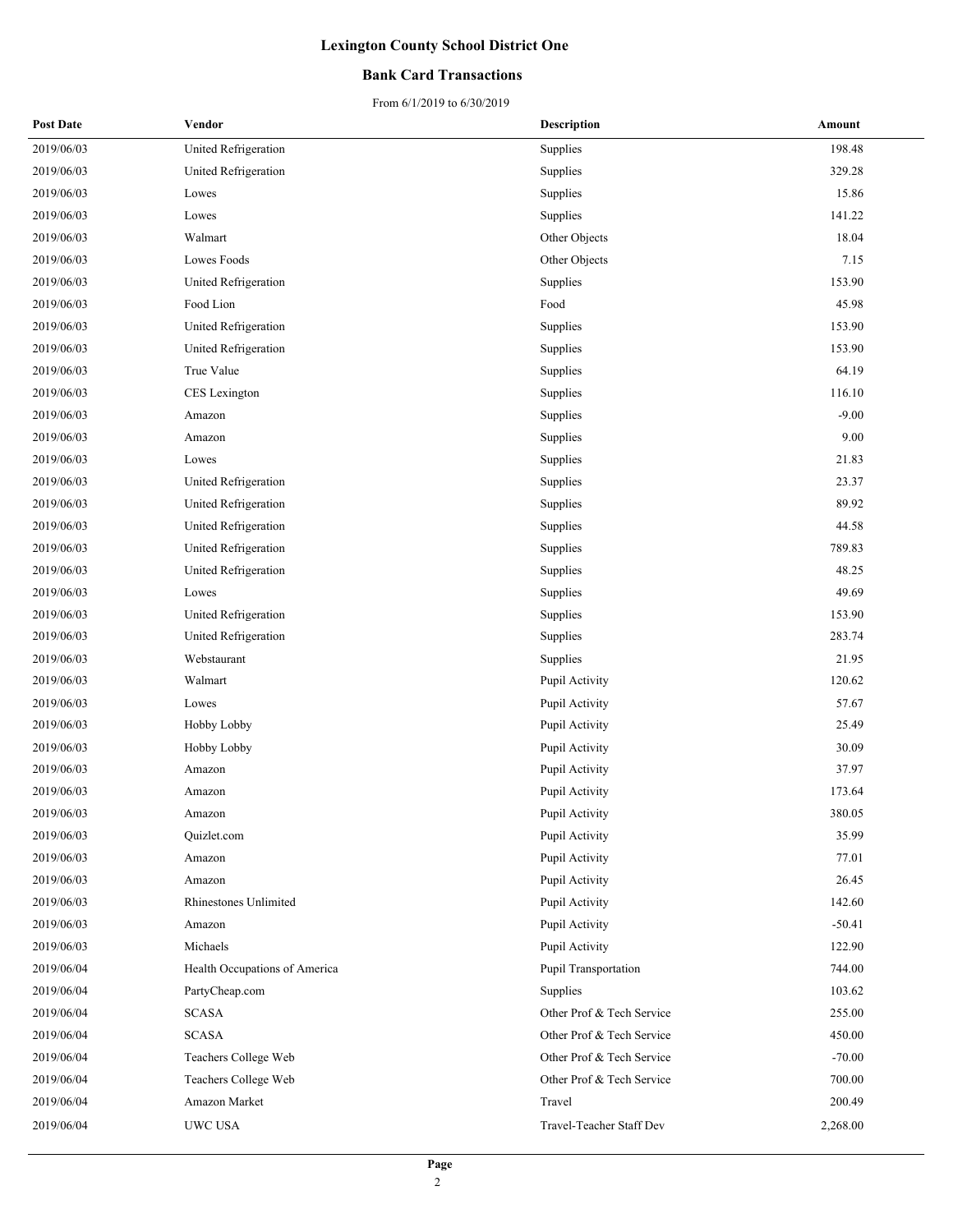### **Bank Card Transactions**

| <b>Post Date</b> | Vendor                             | <b>Description</b>        | Amount   |
|------------------|------------------------------------|---------------------------|----------|
| 2019/06/04       | South Carolina Association Reg     | Travel-MMGW/HSTW Staff De | 255.00   |
| 2019/06/04       | Amazon.com                         | Supplies                  | 22.44    |
| 2019/06/04       | Lowe's Home Centers. LLC           | Supplies                  | 50.27    |
| 2019/06/04       | A-Z Lawnmower Parts                | Supplies                  | 236.67   |
| 2019/06/04       | Lowes Foods                        | Supplies                  | 10.14    |
| 2019/06/04       | <b>Tractor Supply</b>              | Supplies                  | 8.55     |
| 2019/06/04       | Harbor Freight                     | Supplies                  | 205.42   |
| 2019/06/04       | Lowes Foods                        | Supplies                  | 100.00   |
| 2019/06/04       | A-Z Lawnmower Parts                | Supplies                  | 649.94   |
| 2019/06/04       | Town & Country                     | Supplies                  | 136.65   |
| 2019/06/04       | Pitt Stop                          | Supplies                  | 38.52    |
| 2019/06/04       | Scholastic Education               | Supplies                  | 560.73   |
| 2019/06/04       | Vista Print                        | Supplies                  | 16.03    |
| 2019/06/04       | Shumperts IGA                      | Supplies                  | 26.81    |
| 2019/06/04       | Shumperts IGA                      | Supplies                  | 29.06    |
| 2019/06/04       | Walmart                            | Supplies                  | 57.74    |
| 2019/06/04       | Publix                             | Supplies                  | 49.35    |
| 2019/06/04       | Global Industries                  | Supplies                  | 2,619.17 |
| 2019/06/04       | CA Dept of Education               | Supplies                  | 982.55   |
| 2019/06/04       | <b>JW</b> Pepper                   | Pupil Activity            | 181.23   |
| 2019/06/04       | Hobby Lobby                        | Pupil Activity            | 75.51    |
| 2019/06/04       | Webstaurant Store                  | Pupil Activity            | 326.92   |
| 2019/06/04       | The Chef's Store                   | Pupil Activity            | 383.06   |
| 2019/06/04       | Walmart                            | Pupil Activity            | 313.81   |
| 2019/06/04       | Amazon.com                         | Pupil Activity            | 99.36    |
| 2019/06/05       | <b>Embassy Kingston Plantation</b> | Travel                    | 492.68   |
| 2019/06/05       | Town & Country                     | Supplies                  | 70.01    |
| 2019/06/05       | Wal Mart                           | Supplies                  | 44.38    |
| 2019/06/05       | Wal Mart                           | Supplies                  | 40.87    |
| 2019/06/05       | Walmart                            | Pupil Activity            | 141.11   |
| 2019/06/05       | BI-LO                              | Pupil Activity            | 47.67    |
| 2019/06/05       | Amazon                             | Pupil Activity            | 9.62     |
| 2019/06/05       | Amazon                             | Pupil Activity            | 111.82   |
| 2019/06/05       | President Education Awards Pro     | Pupil Activity            | 93.00    |
| 2019/06/05       | Amazon                             | Pupil Activity            | 10.69    |
| 2019/06/05       | <b>USPS</b>                        | Pupil Activity            | 275.00   |
| 2019/06/05       | Rush's                             | Supplies                  | 25.00    |
| 2019/06/05       | Lowe's                             | Supplies                  | 69.19    |
| 2019/06/05       | Wal Mart                           | Supplies                  | 431.76   |
| 2019/06/05       | Wal Mart                           | Supplies                  | 139.27   |
| 2019/06/05       | Dollar General                     | Supplies                  | 51.36    |
| 2019/06/05       | Walgreens                          | Supplies                  | 260.00   |
| 2019/06/05       | Dollar General                     | Supplies                  | 42.27    |
| 2019/06/05       | Publix                             | Supplies                  | 90.00    |
| 2019/06/05       | Wal Mart                           | Supplies                  | 118.59   |
|                  |                                    |                           |          |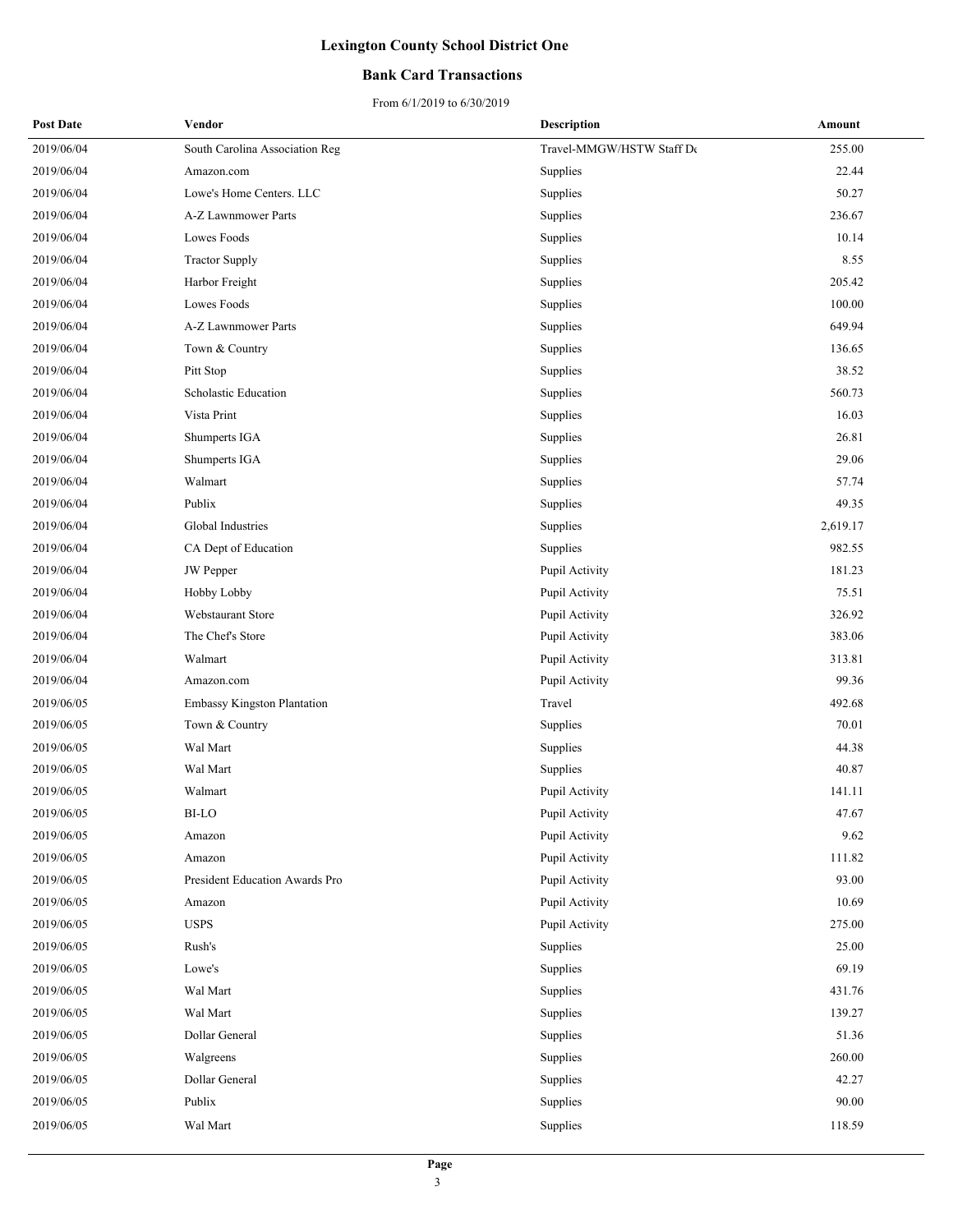### **Bank Card Transactions**

| <b>Post Date</b> | Vendor                        | <b>Description</b>  | Amount   |
|------------------|-------------------------------|---------------------|----------|
| 2019/06/05       | Wal Mart                      | Supplies            | 350.00   |
| 2019/06/05       | <b>Educational Wonderland</b> | Supplies            | 36.78    |
| 2019/06/05       | Dollar General                | Supplies            | 49.22    |
| 2019/06/05       | Publix                        | Other Objects       | 39.88    |
| 2019/06/05       | Publix                        | Other Objects       | 24.16    |
| 2019/06/05       | Marco's Pizza                 | Other Objects       | 269.92   |
| 2019/06/05       | Shealy's                      | Other Objects       | 679.45   |
| 2019/06/07       | Lexington County Registrar of | Supplies            | 14.22    |
| 2019/06/07       | BB&T                          | Supplies            | 2.37     |
| 2019/06/07       | BB&T                          | Supplies            | 20.00    |
| 2019/06/07       | TapeMonster                   | Supplies-Maintenace | 679.99   |
| 2019/06/19       | PEARSON SPEECH & LANGUAGE     | Supplies            | 131.94   |
| 2019/06/19       | <b>AMAZON</b>                 | Supplies            | 16.83    |
| 2019/06/19       | <b>AMAZON</b>                 | Supplies            | 90.90    |
| 2019/06/19       | Amazon.com                    | Supplies            | 107.52   |
| 2019/06/19       | Amazon.com                    | Supplies            | 13.90    |
| 2019/06/19       | Pine Press                    | Supplies            | 136.57   |
| 2019/06/19       | Pine Press                    | Supplies            | 50.44    |
| 2019/06/19       | Amazon.com                    | Supplies-Immersion  | 53.49    |
| 2019/06/19       | Office Depot                  | Supplies            | 30.15    |
| 2019/06/19       | Lego                          | Supplies            | 3,001.63 |
| 2019/06/19       | PAYPAL                        | Supplies            | 13.99    |
| 2019/06/19       | LOWE'S                        | Supplies            | 42.01    |
| 2019/06/19       | PAYPAL                        | Supplies            | 17.99    |
| 2019/06/19       | <b>EBAY</b>                   | Supplies            | 8.85     |
| 2019/06/19       | Amazon                        | Supplies            | 521.99   |
| 2019/06/19       | UNITED AIRLINES               | Travel              | 31.73    |
| 2019/06/19       | <b>FLIBS</b>                  | Travel              | 925.00   |
| 2019/06/19       | SpringHill Suites             | Travel              | 823.50   |
| 2019/06/19       | <b>DELTA</b>                  | Travel              | 309.00   |
| 2019/06/19       | Gaylord Opryland Shuttle      | Travel              | 35.00    |
| 2019/06/19       | Gaylord Opryland Resort       | Travel              | 761.09   |
| 2019/06/19       | The Inn at Opryland           | Travel              | 348.45   |
| 2019/06/19       | DELTA                         | Travel              | 267.00   |
| 2019/06/19       | TJ MAXX                       | Supplies            | 2.77     |
| 2019/06/19       | <b>MIYOS OF LEXINGTON</b>     | Other Objects       | 81.04    |
| 2019/06/19       | SHERWIN WILLIAMS              | Supplies            | 48.40    |
| 2019/06/19       | <b>AMAZON</b>                 | Supplies            | 0.90     |
| 2019/06/19       | <b>AMZN MKTP</b>              | Supplies            | 22.64    |
| 2019/06/19       | <b>AMAZON</b>                 | Supplies            | 0.03     |
| 2019/06/19       | South Carolina Association of | Travel              | 255.00   |
| 2019/06/19       | The State Newspaper           | Supplies            | 19.50    |
| 2019/06/19       | Walmart Supercenter           | Supplies            | 49.44    |
| 2019/06/19       | <b>AMAZON</b>                 | Supplies            | 0.03     |
| 2019/06/19       | Amazon.com                    | Supplies            | 69.54    |
|                  |                               |                     |          |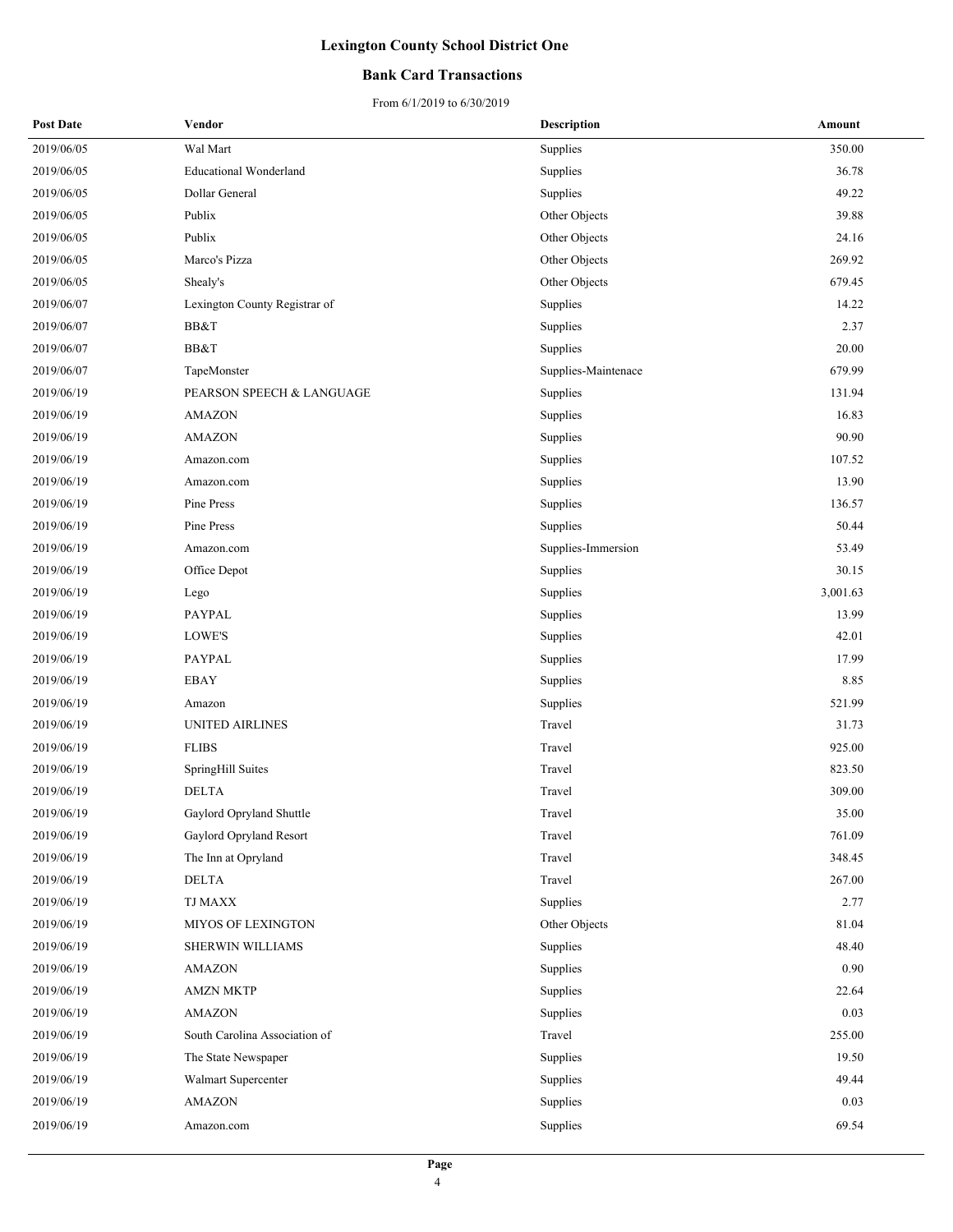### **Bank Card Transactions**

| <b>Post Date</b> | Vendor                   | <b>Description</b> | Amount   |
|------------------|--------------------------|--------------------|----------|
| 2019/06/19       | Pine Press               | Supplies           | 80.34    |
| 2019/06/19       | Kmart                    | Supplies           | 5.34     |
| 2019/06/19       | <b>USPS</b>              | Supplies           | 8.75     |
| 2019/06/19       | Dollar General           | Supplies           | 32.10    |
| 2019/06/19       | Amazon.com               | Supplies           | 31.76    |
| 2019/06/19       | WALMART                  | Supplies           | 26.14    |
| 2019/06/19       | Lowe's                   | Supplies           | 5.18     |
| 2019/06/19       | <b>CIRCLE K</b>          | Supplies           | 41.55    |
| 2019/06/19       | Lowe's                   | Supplies           | 127.84   |
| 2019/06/19       | THE HOME DEPOT           | Supplies           | 44.20    |
| 2019/06/19       | Lowe's                   | Supplies           | 79.58    |
| 2019/06/19       | Sherwin-Williams         | Supplies           | 51.11    |
| 2019/06/19       | Speedway                 | Supplies           | 17.66    |
| 2019/06/19       | Sherwin-Williams         | Supplies           | 40.09    |
| 2019/06/19       | Lowe's                   | Supplies           | 60.93    |
| 2019/06/19       | Shell Oil                | Supplies           | 50.35    |
| 2019/06/19       | LOWES #02967             | Supplies           | 60.80    |
| 2019/06/19       | <b>Embassy Suites</b>    | Travel             | 168.37   |
| 2019/06/19       | Twitter                  | Advertising        | 3.84     |
| 2019/06/19       | Nancy Road Digital       | Advertising        | 150.00   |
| 2019/06/19       | Amazon                   | Supplies           | 106.50   |
| 2019/06/19       | Poppin                   | Supplies           | 82.00    |
| 2019/06/19       | Amazon                   | Supplies           | 49.47    |
| 2019/06/19       | Adobe Inc.               | Supplies           | 9.99     |
| 2019/06/19       | Office Depot             | Supplies           | 112.00   |
| 2019/06/19       | Office Depot             | Supplies           | 53.48    |
| 2019/06/19       | Office Depot             | Supplies           | 160.49   |
| 2019/06/19       | The State                | Periodicals        | 8.95     |
| 2019/06/19       | <b>Washington Post</b>   | Periodicals        | 107.00   |
| 2019/06/19       | Walmart                  | Supplies           | 18.09    |
| 2019/06/19       | <b>WAL MART</b>          | Supplies           | 47.94    |
| 2019/06/19       | <b>KOHLS</b>             | Supplies           | 63.29    |
| 2019/06/19       | Target                   | Supplies           | 47.25    |
| 2019/06/19       | <b>TJ MAXX</b>           | Supplies           | 32.10    |
| 2019/06/19       | OFFICE DEPOT OFFICE MAX  | Supplies           | 106.48   |
| 2019/06/19       | <b>CONTINENTAL PRESS</b> | Supplies           | 1,702.18 |
| 2019/06/19       | TJ MAXX                  | Supplies           | 454.29   |
| 2019/06/19       | ROSS                     | Supplies           | 58.83    |
| 2019/06/19       | <b>TARGET</b>            | Supplies           | 53.40    |
| 2019/06/19       | <b>JCPENNEY</b>          | Supplies           | 66.33    |
| 2019/06/19       | TJ MAXX                  | Supplies           | 74.17    |
| 2019/06/19       | MARSHALLS                | Supplies           | 122.50   |
| 2019/06/19       | ROSS                     | Supplies           | 263.01   |
| 2019/06/19       | KATHY'S KREATION         | Supplies           | 64.20    |
| 2019/06/19       | OFFICE DEPOT OFFICE MAX  | Supplies           | 43.21    |
|                  |                          |                    |          |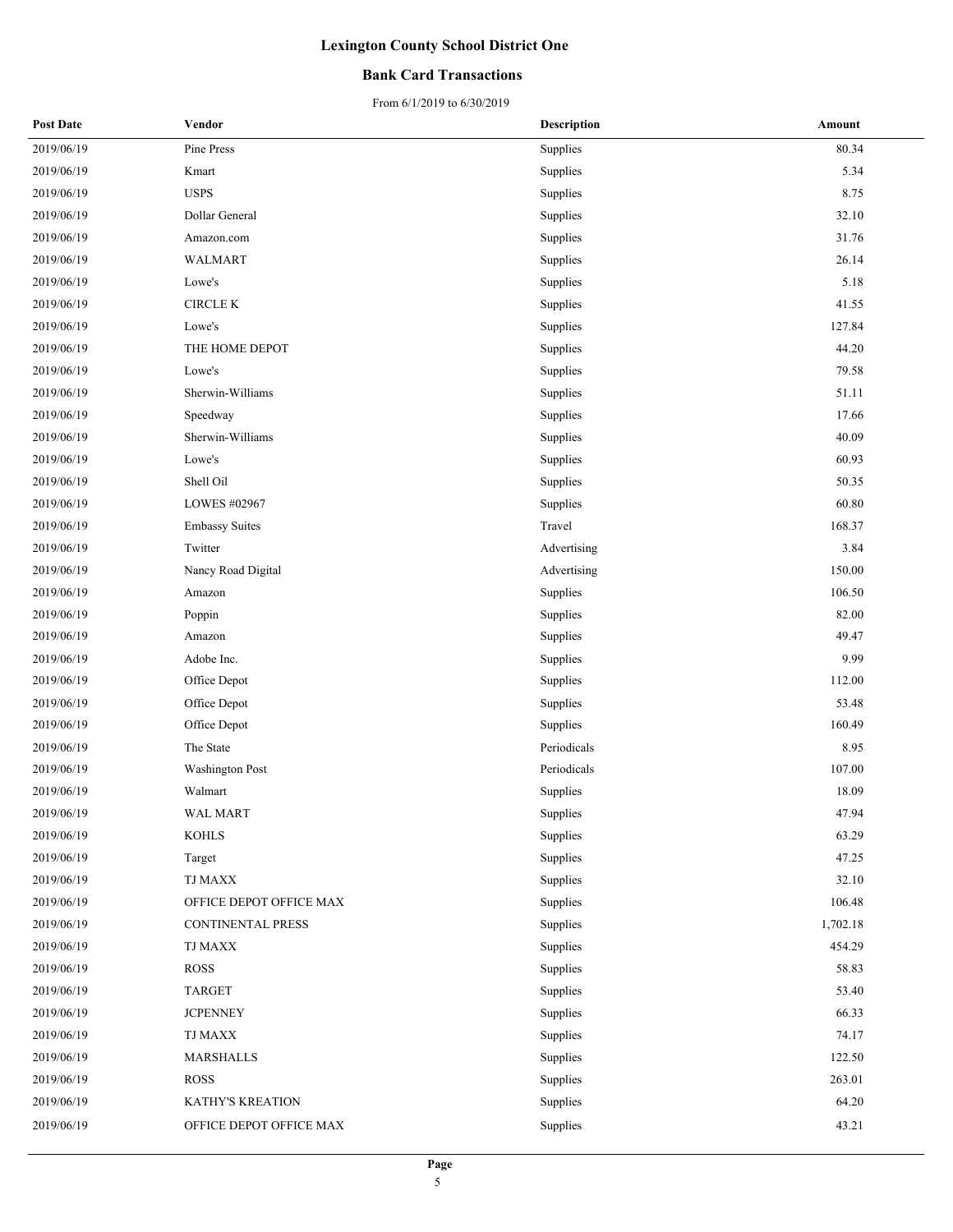### **Bank Card Transactions**

| <b>Post Date</b> | Vendor                          | <b>Description</b> | Amount   |
|------------------|---------------------------------|--------------------|----------|
| 2019/06/19       | <b>TARGET</b>                   | Supplies           | 181.79   |
| 2019/06/19       | OFFICE DEPOT OFFICE MAX         | Supplies           | 37.44    |
| 2019/06/19       | <b>BLICK ART MATERIALS</b>      | Supplies           | 854.99   |
| 2019/06/19       | <b>TARGET</b>                   | Supplies           | 40.01    |
| 2019/06/19       | <b>WALMART</b>                  | Supplies           | 74.38    |
| 2019/06/19       | Parts FPS                       | Supplies           | 200.90   |
| 2019/06/19       | Amazon                          | Supplies           | 38.50    |
| 2019/06/19       | Publix                          | Supplies           | 8.92     |
| 2019/06/19       | Home Depot                      | Supplies           | 6.66     |
| 2019/06/19       | Dollar General                  | Supplies           | 20.33    |
| 2019/06/19       | Publix                          | Supplies           | 11.17    |
| 2019/06/19       | Office Depot                    | Supplies           | 24.91    |
| 2019/06/19       | Lowes Foods                     | Food               | 2.99     |
| 2019/06/19       | Lowes Foods                     | Food               | 2.99     |
| 2019/06/19       | Lowes Foods                     | Food               | 3.29     |
| 2019/06/19       | <b>School Nutrition Service</b> | Dues and Fees      | 20.00    |
| 2019/06/19       | Publix                          | Other Objects      | 24.99    |
| 2019/06/19       | Walmart                         | Pupil Activity     | 42.29    |
| 2019/06/19       | <b>JW</b> Pepper                | Pupil Activity     | 13.04    |
| 2019/06/19       | <b>JW</b> Pepper                | Pupil Activity     | 46.10    |
| 2019/06/19       | Amazon                          | Pupil Activity     | 61.91    |
| 2019/06/19       | Walmart                         | Pupil Activity     | 70.33    |
| 2019/06/19       | <b>BI-LO</b>                    | Pupil Activity     | 14.07    |
| 2019/06/19       | Walmart                         | Pupil Activity     | 52.35    |
| 2019/06/19       | PEARSON SPEECH & LANGUAGE       | Pupil Activity     | 122.07   |
| 2019/06/19       | WALMART                         | Pupil Activity     | 5.31     |
| 2019/06/19       | <b>PUBLIX</b>                   | Pupil Activity     | 25.62    |
| 2019/06/19       | <b>BOOST PROMOTIONS</b>         | Pupil Activity     | 607.70   |
| 2019/06/19       | Aldi                            | Pupil Activity     | 106.95   |
| 2019/06/19       | Amazon.com                      | Pupil Activity     | 19.98    |
| 2019/06/19       | Walmart                         | Pupil Activity     | 29.66    |
| 2019/06/19       | Amazon.com                      | Pupil Activity     | 8.95     |
| 2019/06/19       | Walmart REFUND                  | Pupil Activity     | $-10.04$ |
| 2019/06/19       | Amazon.com                      | Pupil Activity     | 9.99     |
| 2019/06/19       | Walmart REFUND                  | Pupil Activity     | $-50.24$ |
| 2019/06/19       | Amazon.com                      | Pupil Activity     | 61.95    |
| 2019/06/19       | Book-A-Million                  | Pupil Activity     | 95.28    |
| 2019/06/19       | Lego                            | Pupil Activity     | 198.42   |
| 2019/06/19       | Amazon                          | Pupil Activity     | 48.12    |
| 2019/06/19       | Amazon                          | Pupil Activity     | 56.04    |
| 2019/06/19       | Center for Education            | Pupil Activity     | 284.95   |
| 2019/06/19       | Varsity Spirit Fashion          | Pupil Activity     | 343.74   |
| 2019/06/19       | 323 Sports                      | Pupil Activity     | 596.53   |
| 2019/06/19       | Lowes                           | Pupil Activity     | 124.75   |
| 2019/06/19       | Lowes                           | Pupil Activity     | 125.25   |
|                  |                                 |                    |          |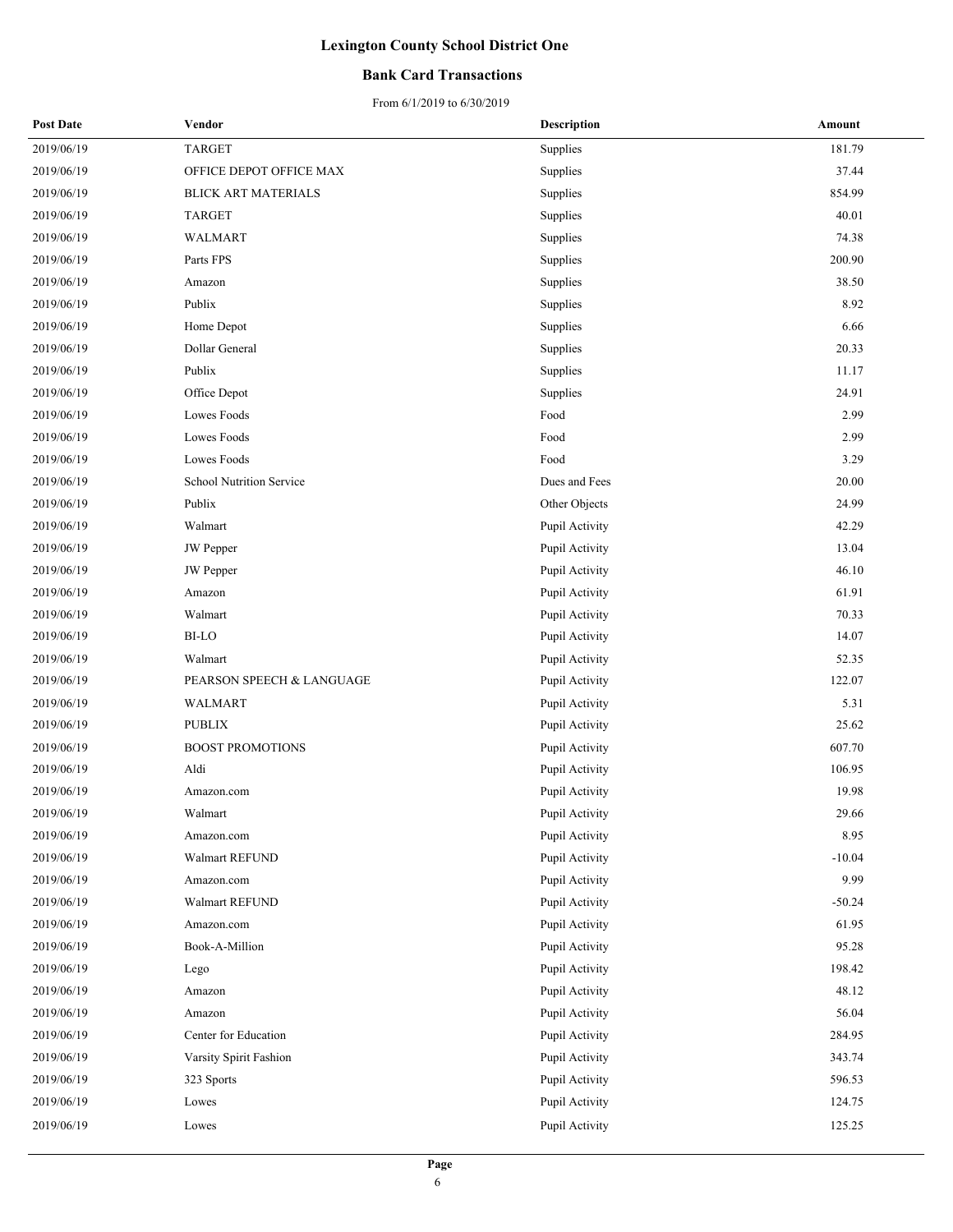### **Bank Card Transactions**

| <b>Post Date</b> | Vendor                      | <b>Description</b>         | Amount   |
|------------------|-----------------------------|----------------------------|----------|
| 2019/06/20       | <b>US</b> Postmaster        | Supplies                   | 4.05     |
| 2019/06/20       | <b>NAESP</b>                | Supplies                   | 87.00    |
| 2019/06/20       | Trophy and Award Center     | Supplies                   | 6.42     |
| 2019/06/20       | Murphy Express              | Supplies                   | 44.20    |
| 2019/06/20       | <b>AMAZON</b>               | <b>Technology Supplies</b> | 52.42    |
| 2019/06/20       | <b>SHELL</b>                | Supplies                   | 26.74    |
| 2019/06/20       | <b>DISNEY RESORT</b>        | Travel                     | 802.08   |
| 2019/06/20       | <b>SCATA</b>                | Travel                     | 125.00   |
| 2019/06/20       | <b>Staples</b>              | Supplies                   | 20.31    |
| 2019/06/20       | <b>SHELL</b>                | Supplies                   | 57.75    |
| 2019/06/20       | Walker Hardware             | Supplies                   | 10.68    |
| 2019/06/20       | Walmart                     | Supplies                   | 106.51   |
| 2019/06/20       | Amazon.com                  | Supplies                   | 22.35    |
| 2019/06/20       | Pitt Stop                   | Supplies                   | 41.57    |
| 2019/06/20       | Lowes                       | Supplies                   | 32.93    |
| 2019/06/20       | Roberts Oxygen Company      | Supplies                   | 80.25    |
| 2019/06/20       | LOWE'S                      | Supplies                   | 29.83    |
| 2019/06/20       | WALMART                     | Supplies                   | 6.07     |
| 2019/06/20       | LOWE'S                      | Supplies                   | 38.07    |
| 2019/06/20       | Lowe's                      | Supplies                   | 93.95    |
| 2019/06/20       | Lowe's                      | Supplies                   | 28.87    |
| 2019/06/20       | Lowe's                      | Supplies                   | 51.66    |
| 2019/06/20       | Wal Mart                    | Supplies                   | 87.75    |
| 2019/06/20       | <b>Advanced Auto Parrts</b> | Supplies                   | 8.75     |
| 2019/06/20       | Lexington Florists          | Supplies                   | 73.50    |
| 2019/06/20       | Derricks Service Center     | Supplies                   | 58.50    |
| 2019/06/20       | Amazon.Com                  | Supplies                   | 34.79    |
| 2019/06/20       | Derricks Service Center     | Supplies                   | 58.40    |
| 2019/06/20       | Shell Oil                   | Supplies                   | 24.45    |
| 2019/06/20       | Hertz Car Rental            | Travel                     | 391.09   |
| 2019/06/20       | Lexington Printing          | Printing and Binding       | 512.53   |
| 2019/06/20       | SLED Background Checks      | Other Prof & Tech Service  | 962.00   |
| 2019/06/20       | Dollar General              | Supplies                   | 4.82     |
| 2019/06/20       | <b>Survey Monkey</b>        | Dues and Fees              | 39.59    |
| 2019/06/20       | South Carolina Association  | Dues and Fees              | $-15.00$ |
| 2019/06/20       | Sam's Wholesale             | Other Objects              | 374.30   |
| 2019/06/20       | Amazon.com                  | Supplies                   | 56.39    |
| 2019/06/20       | Amazon.com                  | Supplies                   | 215.03   |
| 2019/06/20       | PES Caf??                   | Supplies                   | 11.85    |
| 2019/06/20       | Walmart                     | Supplies                   | 86.76    |
| 2019/06/20       | Dollar General              | Supplies                   | 11.70    |
| 2019/06/20       | Walmart                     | Supplies                   | 19.80    |
| 2019/06/20       | Pelican's Snowballs         | Supplies                   | 250.00   |
| 2019/06/20       | CREDIT VOUCHER- Amazon.com  | Supplies                   | $-16.45$ |
| 2019/06/20       | Lowes                       | Supplies                   | 7.16     |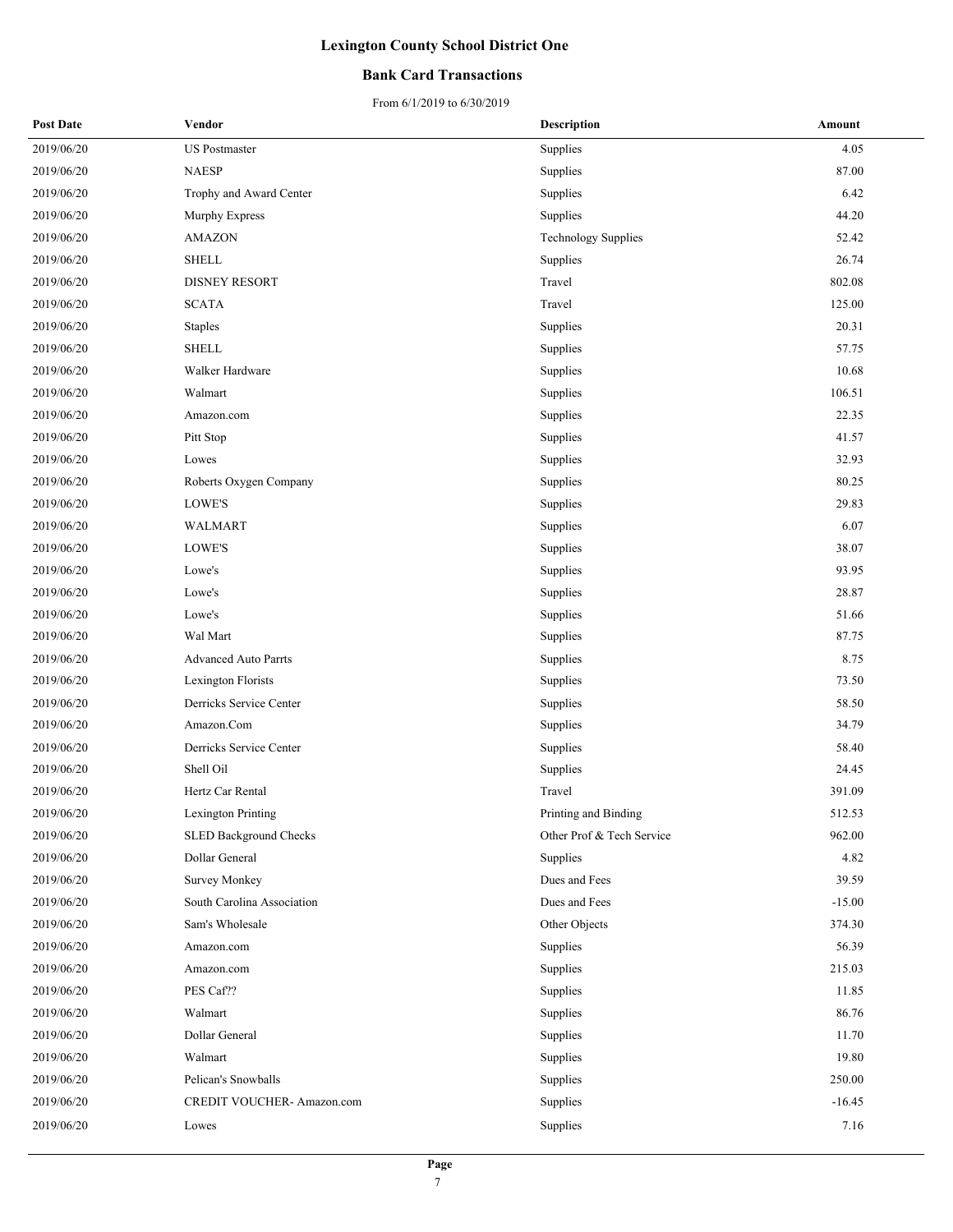### **Bank Card Transactions**

| <b>Post Date</b> | Vendor                   | <b>Description</b> | Amount    |
|------------------|--------------------------|--------------------|-----------|
| 2019/06/20       | Lowes                    | Supplies           | 71.48     |
| 2019/06/20       | United Refrigeration     | Supplies           | 19.18     |
| 2019/06/20       | Lowe's                   | Supplies           | 32.69     |
| 2019/06/20       | United Refrigeration     | Supplies           | 176.60    |
| 2019/06/20       | Lowe's                   | Supplies           | 8.52      |
| 2019/06/20       | Grainger                 | Supplies           | 160.08    |
| 2019/06/20       | Home Depot               | Supplies           | 106.97    |
| 2019/06/20       | CES Lexington            | Supplies           | 55.87     |
| 2019/06/20       | Lowe's                   | Supplies           | 34.34     |
| 2019/06/20       | United Refrigeration     | Supplies           | 176.61    |
| 2019/06/20       | Ed Smith Lumber          | Supplies           | 22.30     |
| 2019/06/20       | Commercial Kitchen Parts | Supplies           | 391.94    |
| 2019/06/20       | <b>CES</b>               | Supplies           | 41.87     |
| 2019/06/20       | Gateway Supply           | Supplies           | 26.03     |
| 2019/06/20       | Home Depot               | Supplies           | 21.36     |
| 2019/06/20       | Lowes                    | Supplies           | 143.66    |
| 2019/06/20       | <b>CES</b>               | Supplies           | 89.14     |
| 2019/06/20       | United Refrigeration     | Supplies           | 193.27    |
| 2019/06/20       | United Refrigeration     | Supplies           | 224.62    |
| 2019/06/20       | Lowes                    | Supplies           | 36.35     |
| 2019/06/20       | Walker Hardware          | Supplies           | 16.80     |
| 2019/06/20       | United Refrigeration     | Supplies           | 202.56    |
| 2019/06/20       | United Refrigeration     | Supplies           | $-194.57$ |
| 2019/06/20       | United Refrigeration     | Supplies           | 520.85    |
| 2019/06/20       | FREEDOM PAPER            | Pupil Activity     | 63.00     |
| 2019/06/20       | Amazon                   | Pupil Activity     | 10.69     |
| 2019/06/20       | Home Depot               | Pupil Activity     | 18.50     |
| 2019/06/20       | Walmart                  | Pupil Activity     | 37.99     |
| 2019/06/20       | Amazon Credit            | Pupil Activity     | $-18.78$  |
| 2019/06/20       | AMAZON                   | Pupil Activity     | 23.49     |
| 2019/06/20       | AMAZON                   | Pupil Activity     | 27.76     |
| 2019/06/20       | AMAZON                   | Pupil Activity     | 83.73     |
| 2019/06/20       | Wal Mart                 | Pupil Activity     | 22.51     |
| 2019/06/20       | Food Lion                | Pupil Activity     | 6.20      |
| 2019/06/20       | Office Depot             | Pupil Activity     | 10.69     |
| 2019/06/20       | Dollar Tree              | Pupil Activity     | 53.50     |
| 2019/06/20       | <b>AMZN MKTP</b>         | Pupil Activity     | 8.55      |
| 2019/06/20       | Music Theater Intn'l     | Pupil Activity     | 535.00    |
| 2019/06/20       | Walmart                  | Pupil Activity     | 106.93    |
| 2019/06/20       | Scholastic Book Fairs    | Pupil Activity     | 454.49    |
| 2019/06/20       | Amazon.com               | Pupil Activity     | 9.99      |
| 2019/06/20       | Amazon.com               | Pupil Activity     | 34.91     |
| 2019/06/20       | Wal Mart                 | Pupil Activity     | 17.21     |
| 2019/06/20       | Pine Press               | Pupil Activity     | 17.25     |
| 2019/06/20       | Musician Supply          | Pupil Activity     | 229.00    |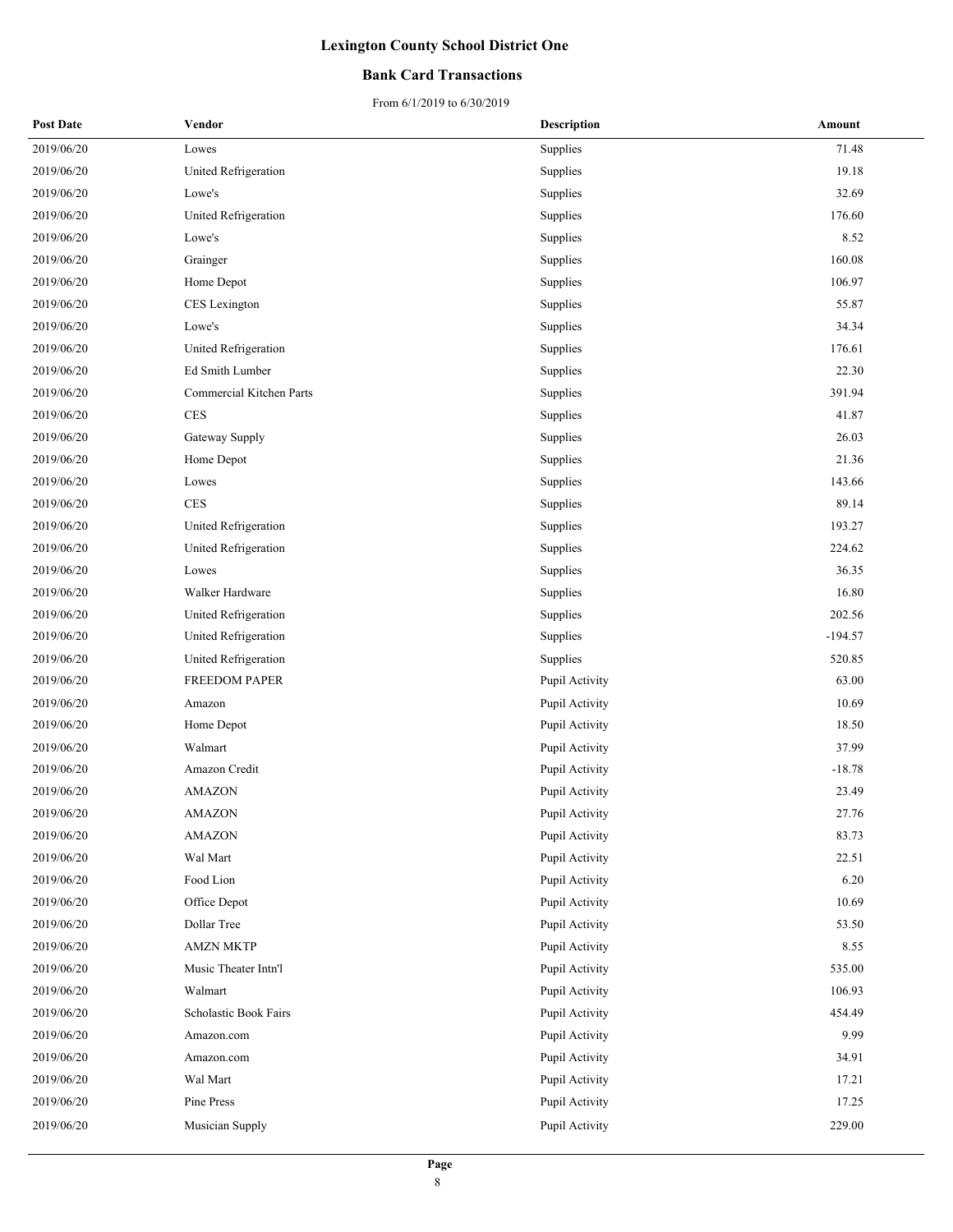### **Bank Card Transactions**

| <b>Post Date</b> | Vendor                         | <b>Description</b>   | Amount |
|------------------|--------------------------------|----------------------|--------|
| 2019/06/20       | <b>JW</b> Pepper               | Pupil Activity       | 3.00   |
| 2019/06/20       | Amazon                         | Pupil Activity       | 256.26 |
| 2019/06/20       | Amazon                         | Pupil Activity       | 7.64   |
| 2019/06/20       | Lowes                          | Pupil Activity       | 4.98   |
| 2019/06/20       | <b>SHELL</b>                   | Pupil Activity       | 13.20  |
| 2019/06/20       | Amazon                         | Pupil Activity       | 256.27 |
| 2019/06/20       | <b>SHELL</b>                   | Pupil Activity       | 14.20  |
| 2019/06/20       | WALMART                        | Pupil Activity       | 208.81 |
| 2019/06/20       | Amazon                         | Supplies             | 17.71  |
| 2019/06/24       | Amazon.com                     | Supplies             | 85.88  |
| 2019/06/24       | Amazon.com                     | Supplies             | 197.70 |
| 2019/06/24       | Amazon.com                     | Supplies             | 13.86  |
| 2019/06/24       | Scholastic                     | Supplies-Immersion   | 275.15 |
| 2019/06/24       | Foreign Transaction Fee for pu | Supplies-Immersion   | 8.25   |
| 2019/06/24       | Teachers Pay Teachers          | Supplies-Immersion   | 141.47 |
| 2019/06/24       | American Airlines              | Pupil Transportation | 30.00  |
| 2019/06/24       | Hilton Hotels Myrtle Beach     | Travel               | 332.63 |
| 2019/06/24       | Expedia and Delta Air          | Travel               | 412.00 |
| 2019/06/24       | <b>American Airlines</b>       | Travel               | 70.00  |
| 2019/06/24       | American Airlines              | Travel               | 70.00  |
| 2019/06/24       | Target                         | Supplies             | 86.60  |
| 2019/06/24       | Office Depot                   | Supplies             | 192.47 |
| 2019/06/24       | <b>USPS</b>                    | Supplies             | 280.00 |
| 2019/06/24       | Amazon MarketPlace             | Supplies             | 418.98 |
| 2019/06/24       | Amazon                         | Supplies             | 22.98  |
| 2019/06/24       | Amazon                         | Supplies             | 21.35  |
| 2019/06/24       | PayPal HeartBricke             | Supplies             | 59.53  |
| 2019/06/24       | Amazon MarketPlace             | Supplies             | 49.70  |
| 2019/06/24       | Hobby Lobby                    | Supplies             | 7.68   |
| 2019/06/24       | Amazon                         | Supplies             | 64.20  |
| 2019/06/24       | <b>USPS</b>                    | Supplies             | 907.00 |
| 2019/06/24       | Wal-Mart                       | Supplies             | 61.76  |
| 2019/06/24       | Discount Mugs.com              | Supplies             | 333.45 |
| 2019/06/24       | Ollies                         | Supplies             | 64.17  |
| 2019/06/24       | Amazon                         | Supplies             | 137.67 |
| 2019/06/24       | Amazon                         | Supplies             | 21.39  |
| 2019/06/24       | Amazon                         | Supplies             | 13.90  |
| 2019/06/24       | Wild Apricot                   | Travel               | 995.00 |
| 2019/06/24       | Pitt Stop                      | Supplies             | 115.86 |
| 2019/06/24       | Amazon                         | Supplies             | 479.09 |
| 2019/06/24       | Trophy & Awards Center         | Supplies             | 145.25 |
| 2019/06/24       | Amazon                         | Supplies             | 25.30  |
| 2019/06/24       | Lowe's                         | Supplies             | 100.42 |
| 2019/06/24       | Amazon                         | Supplies             | 10.66  |
| 2019/06/24       | Lexington Post Office          | Supplies             | 74.25  |
|                  |                                |                      |        |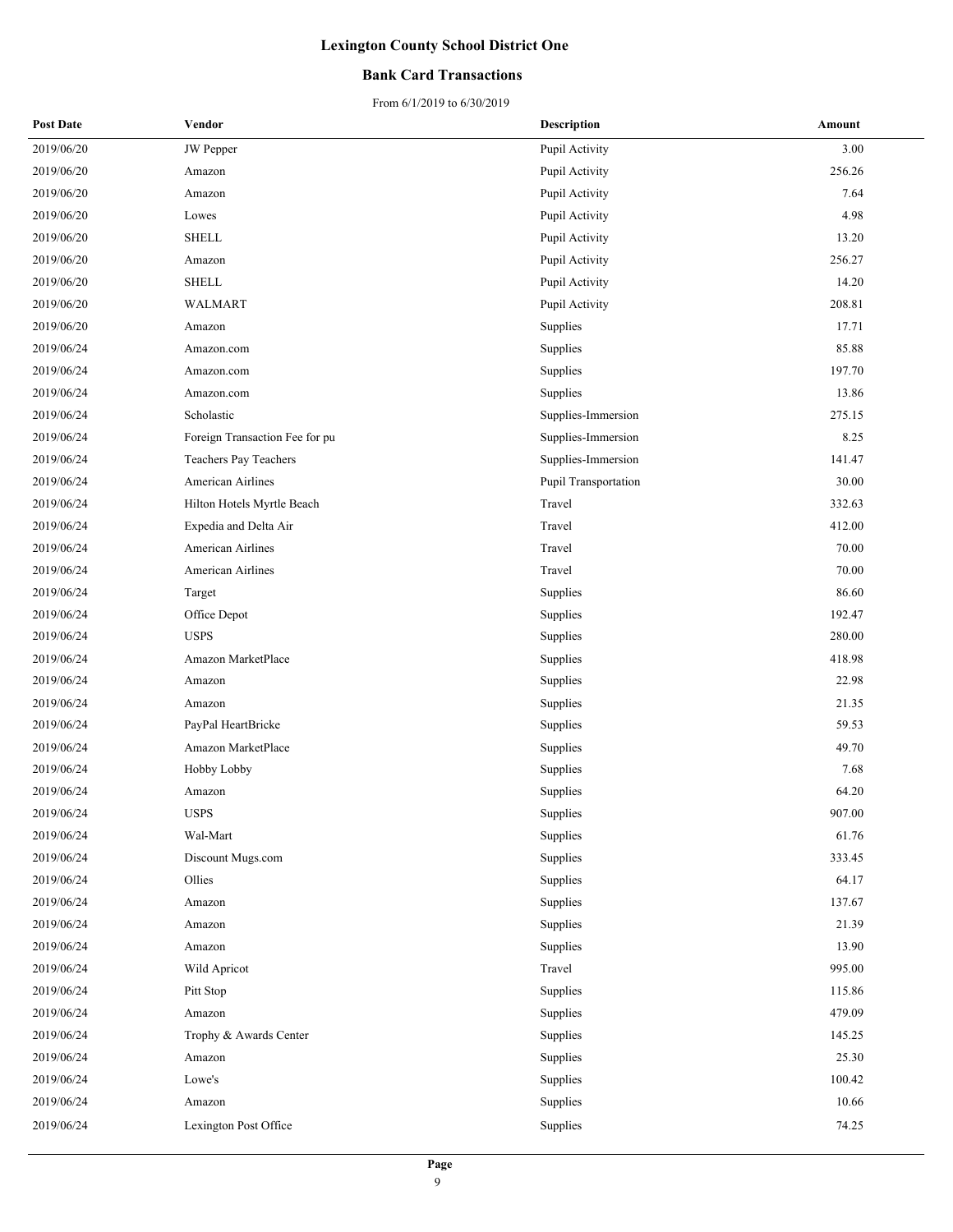### **Bank Card Transactions**

| <b>Post Date</b> | Vendor                             | <b>Description</b>         | Amount   |
|------------------|------------------------------------|----------------------------|----------|
| 2019/06/24       | Walmart                            | Supplies                   | 47.33    |
| 2019/06/24       | Lowe's                             | Supplies                   | 7.49     |
| 2019/06/24       | Lowe's                             | Supplies                   | 93.36    |
| 2019/06/24       | Hayneedle                          | Supplies                   | 78.33    |
| 2019/06/24       | Lowe's                             | Supplies                   | $-37.30$ |
| 2019/06/24       | Amazon                             | Supplies                   | 75.97    |
| 2019/06/24       | Lowe's                             | Supplies                   | 6.41     |
| 2019/06/24       | Lowe's                             | Supplies                   | 353.98   |
| 2019/06/24       | Lowe's                             | Supplies                   | 54.61    |
| 2019/06/24       | Lowe's                             | Supplies                   | 123.31   |
| 2019/06/24       | Lowe's                             | Supplies                   | 30.20    |
| 2019/06/24       | Amazon                             | Supplies                   | 42.13    |
| 2019/06/24       | Publix                             | Supplies-Instruction       | 93.98    |
| 2019/06/24       | Publix                             | Supplies-Instruction       | 119.72   |
| 2019/06/24       | Lexington Dry Cleaning             | Supplies-Instruction       | 110.16   |
| 2019/06/24       | Amazon                             | <b>Technology Supplies</b> | $-15.21$ |
| 2019/06/24       | Wenger Corporation                 | Supplies                   | 612.40   |
| 2019/06/24       | Wingate by Windham                 | Travel                     | 157.24   |
| 2019/06/24       | School Health Corp                 | Supplies                   | 179.74   |
| 2019/06/24       | <b>EBS</b>                         | Travel-MMGW/HSTW Staff De  | 250.00   |
| 2019/06/24       | <b>UGA</b>                         | Travel-Teacher Staff Dev   | 755.00   |
| 2019/06/24       | <b>HSTW</b>                        | Travel-MMGW/HSTW Staff De  | 300.00   |
| 2019/06/24       | <b>HSTW</b>                        | Travel-MMGW/HSTW Staff De  | 300.00   |
| 2019/06/24       | <b>HSTW</b>                        | Travel-MMGW/HSTW Staff De  | 300.00   |
| 2019/06/24       | <b>HSTW</b>                        | Travel-MMGW/HSTW Staff De  | 300.00   |
| 2019/06/24       | <b>USC</b>                         | Travel-MMGW/HSTW Staff De  | 225.00   |
| 2019/06/24       | <b>USC</b>                         | Travel-MMGW/HSTW Staff De  | 225.00   |
| 2019/06/24       | <b>Embassy Kingston Plantation</b> | Travel-Teacher Staff Dev   | 447.99   |
| 2019/06/24       | Embassy Kingston Plantation        | Travel-Teacher Staff Dev   | 447.99   |
| 2019/06/24       | SCASA.ORG                          | Travel                     | 125.00   |
| 2019/06/24       | <b>GFOASC</b>                      | Travel                     | 185.00   |
| 2019/06/24       | Amazon                             | Supplies                   | 225.19   |
| 2019/06/24       | Amazon                             | Supplies                   | 37.44    |
| 2019/06/24       | Amazon                             | Supplies                   | 10.14    |
| 2019/06/24       | <b>USPS</b>                        | Supplies                   | 27.40    |
| 2019/06/24       | Dollar General                     | Supplies                   | 6.69     |
| 2019/06/24       | Forms and Supply                   | Supplies                   | 24.65    |
| 2019/06/24       | Postal Express                     | Supplies                   | 9.30     |
| 2019/06/24       | Source Technologies                | Supplies                   | 482.57   |
| 2019/06/24       | Amazon                             | Supplies                   | 55.15    |
| 2019/06/24       | Amazon                             | Supplies                   | 99.50    |
| 2019/06/24       | Wal Mart                           | Supplies                   | 59.02    |
| 2019/06/24       | Dollar Tree                        | Supplies                   | 8.56     |
| 2019/06/24       | Amazon                             | <b>Technology Supplies</b> | 1,877.32 |
| 2019/06/24       | Publix                             | Other Objects              | 133.23   |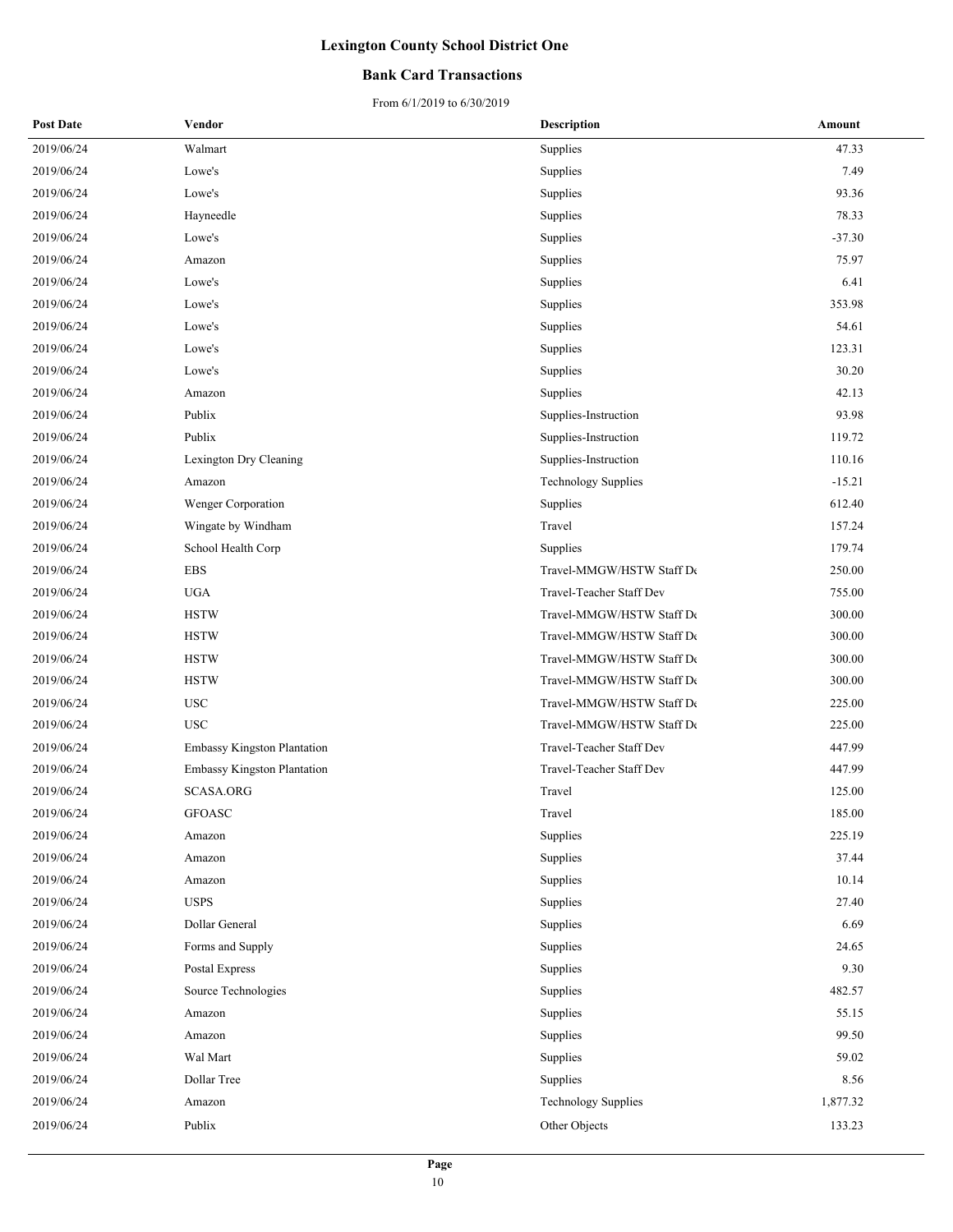### **Bank Card Transactions**

| <b>Post Date</b> | Vendor                 | <b>Description</b>  | Amount |
|------------------|------------------------|---------------------|--------|
| 2019/06/24       | Mathias Sandwich Shop  | Other Objects       | 497.36 |
| 2019/06/24       | Chocolate Wonderland   | Other Objects       | 43.59  |
| 2019/06/24       | Lowe's                 | Supplies-Maintenace | 19.88  |
| 2019/06/24       | Truck Gear Direct      | Supplies-Maintenace | 156.00 |
| 2019/06/24       | Hudson Brothers        | Supplies-Maintenace | 102.95 |
| 2019/06/24       | CE Southeast           | Supplies-Maintenace | 335.43 |
| 2019/06/24       | Enlows                 | Supplies-Maintenace | 116.95 |
| 2019/06/24       | Enlows                 | Supplies-Maintenace | 92.37  |
| 2019/06/24       | <b>Tractor Supply</b>  | Supplies-Maintenace | 60.92  |
| 2019/06/24       | A-Z Lawnmower          | Supplies-Maintenace | 90.65  |
| 2019/06/24       | Lowe's                 | Supplies-Maintenace | 10.27  |
| 2019/06/24       | <b>Tractor Supply</b>  | Supplies-Maintenace | 64.18  |
| 2019/06/24       | Norther Tool           | Supplies-Maintenace | 353.09 |
| 2019/06/24       | Amazon                 | Supplies-Maintenace | 775.76 |
| 2019/06/24       | Sherwin Williams       | Supplies-Maintenace | 141.56 |
| 2019/06/24       | <b>Hudson Brothers</b> | Supplies-Maintenace | 246.86 |
| 2019/06/24       | Lowe's                 | Supplies-Maintenace | 12.13  |
| 2019/06/24       | AutoZone               | Supplies-Maintenace | 54.56  |
| 2019/06/24       | Lee Transport          | Supplies-Maintenace | 104.86 |
| 2019/06/24       | <b>CES</b>             | Supplies-Maintenace | 67.31  |
| 2019/06/24       | Enlows                 | Supplies-Maintenace | 48.77  |
| 2019/06/24       | Home Depot             | Supplies-Maintenace | 171.07 |
| 2019/06/24       | Dillon Supply          | Supplies-Maintenace | 179.33 |
| 2019/06/24       | Hills Machinery        | Supplies-Maintenace | 192.74 |
| 2019/06/24       | Richland Industrial    | Supplies-Maintenace | 6.60   |
| 2019/06/24       | <b>Sportys</b>         | Supplies-Maintenace | 50.00  |
| 2019/06/24       | Shell Oil              | Supplies-Maintenace | 125.00 |
| 2019/06/24       | WinSupply              | Supplies-Maintenace | 55.16  |
| 2019/06/24       | Enlows                 | Supplies-Maintenace | 170.81 |
| 2019/06/24       | <b>Tractor Supply</b>  | Supplies-Maintenace | 17.83  |
| 2019/06/24       | AutoZone               | Supplies-Maintenace | 55.61  |
| 2019/06/24       | AutoZone               | Supplies-Maintenace | 164.61 |
| 2019/06/24       | A-Z Lawnmower          | Supplies-Maintenace | 28.72  |
| 2019/06/24       | Gateway                | Supplies-Maintenace | 60.87  |
| 2019/06/24       | Guaranteed Supply      | Supplies-Maintenace | 324.00 |
| 2019/06/24       | Fortiline              | Supplies-Maintenace | 11.28  |
| 2019/06/24       | Enlows                 | Supplies-Maintenace | 37.75  |
| 2019/06/24       | A-Z Lawnmower          | Supplies-Maintenace | 54.04  |
| 2019/06/24       | Sparrow & Kennedy      | Supplies-Maintenace | 248.15 |
| 2019/06/24       | <b>WALKER HARDWARE</b> | Supplies            | 41.95  |
| 2019/06/24       | <b>SHELL</b>           | Supplies            | 13.30  |
| 2019/06/24       | <b>SHELL</b>           | Supplies            | 39.15  |
| 2019/06/24       | <b>SHELL</b>           | Supplies            | 15.48  |
| 2019/06/24       | WALKER HARDWARE        | Supplies            | 102.24 |
| 2019/06/24       | WALKER                 | Supplies            | 5.72   |
|                  |                        |                     |        |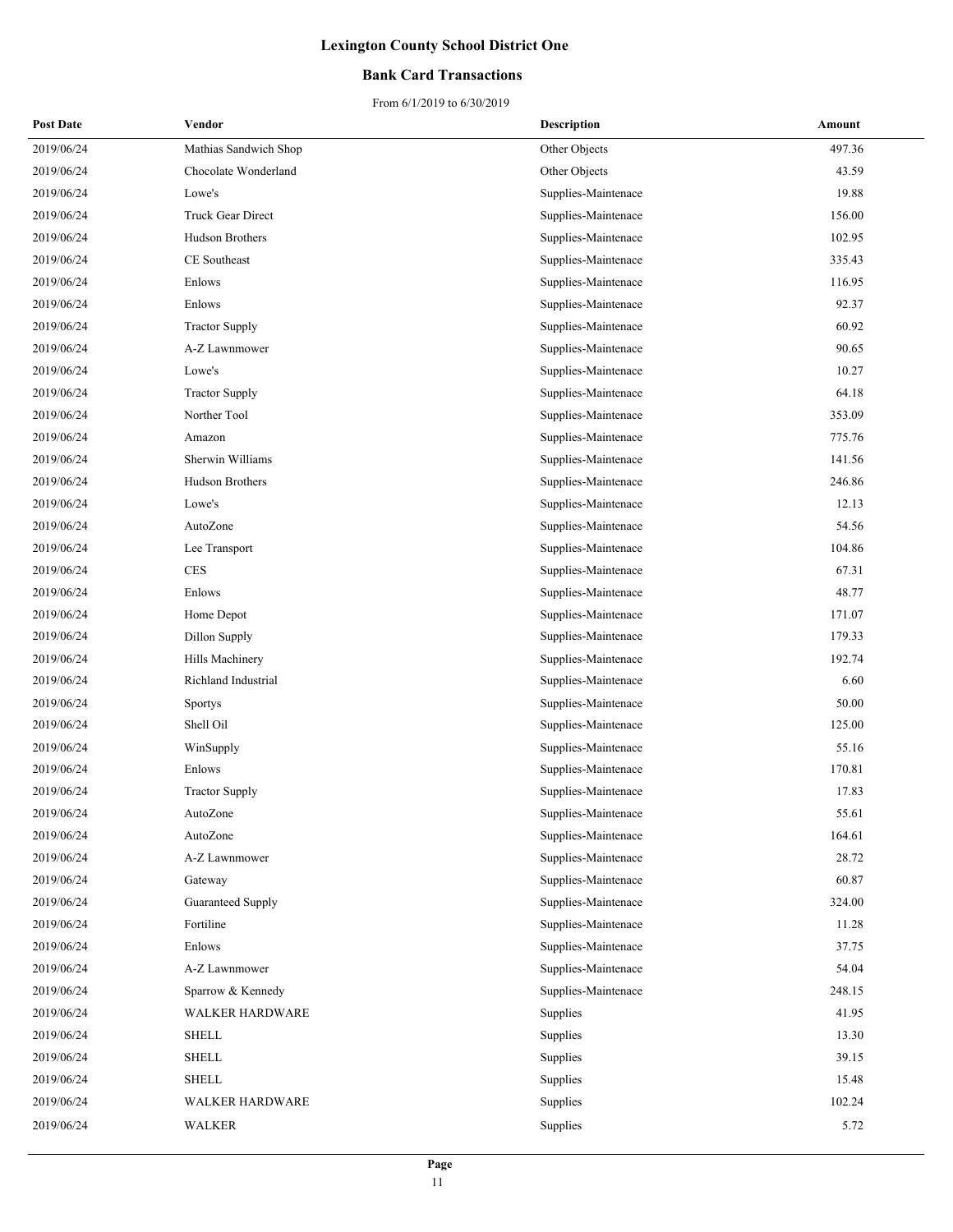### **Bank Card Transactions**

| <b>Post Date</b> | Vendor              | <b>Description</b>      | Amount |
|------------------|---------------------|-------------------------|--------|
| 2019/06/24       | Enlows              | Supplies-Maintenace     | 170.82 |
| 2019/06/24       | WP Law              | Supplies-Maintenace     | 242.80 |
| 2019/06/24       | Walker Hardware     | Supplies-Maintenace     | 14.77  |
| 2019/06/24       | Lowe's              | Supplies-Maintenace     | 30.45  |
| 2019/06/24       | Lowe's              | Supplies-Maintenace     | 14.77  |
| 2019/06/24       | Home Depot          | Supplies-Maintenace     | 37.42  |
| 2019/06/24       | CES                 | Supplies-Maintenace     | 52.83  |
| 2019/06/24       | Lowe's              | Supplies-Maintenace     | 76.87  |
| 2019/06/24       | AutoZone            | Supplies-Maintenace     | 125.04 |
| 2019/06/24       | Home Depot          | Supplies-Maintenace     | 201.07 |
| 2019/06/24       | Sherwin Williams    | Supplies-Maintenace     | 57.35  |
| 2019/06/24       | Sherwin Williams    | Supplies-Maintenace     | 96.79  |
| 2019/06/24       | Lowe's              | Supplies-Maintenace     | 22.82  |
| 2019/06/24       | Lowe's              | Supplies-Maintenace     | 61.09  |
| 2019/06/24       | Sherwin Williams    | Supplies-Maintenace     | 33.32  |
| 2019/06/24       | Lowe's              | Supplies-Maintenace     | 51.48  |
| 2019/06/24       | Sherwin Williams    | Supplies-Maintenace     | 92.73  |
| 2019/06/24       | Lowe's              | Supplies-Maintenace     | 23.86  |
| 2019/06/24       | Whaley Food Service | Supplies-Maintenace     | 29.64  |
| 2019/06/24       | A-Z Lawnmower       | Supplies-Maintenace     | 69.33  |
| 2019/06/24       | <b>LOWES FOODS</b>  | Supplies                | 46.30  |
| 2019/06/24       | Gateway             | Supplies-Maintenace     | 131.36 |
| 2019/06/24       | A-Z Lawnmower       | Supplies-Maintenace     | 44.81  |
| 2019/06/24       | Sherwin Williams    | Supplies-Maintenace     | 193.57 |
| 2019/06/24       | Smith & Jones       | Supplies-Maintenace     | 52.03  |
| 2019/06/24       | A-Z Lawnmower       | Supplies-Maintenace     | 69.33  |
| 2019/06/24       | Lowe's              | Supplies-Maintenace     | 12.90  |
| 2019/06/24       | A-Z Lawnmower       | Supplies-Maintenace     | 104.22 |
| 2019/06/24       | Dollar General      | Supplies                | 21.40  |
| 2019/06/24       | WinSupply           | Supplies-Maintenace     | 41.59  |
| 2019/06/24       | Guaranteed Supply   | Supplies-Maintenace     | 324.00 |
| 2019/06/24       | Lowe's              | Supplies-Maintenace     | 14.36  |
| 2019/06/24       | Lowe's              | Supplies-Maintenace     | 46.16  |
| 2019/06/24       | CK Supply           | Supplies-Maintenace     | 207.57 |
| 2019/06/24       | Amazon              | Supplies                | 35.06  |
| 2019/06/24       | Amazon              | Supplies                | 28.57  |
| 2019/06/24       | Walmart             | Supplies                | 41.39  |
| 2019/06/24       | Amazon              | Supplies-Maintenace     | 151.02 |
| 2019/06/24       | Ferguson            | Supplies-Maintenace     | 12.09  |
| 2019/06/24       | Cox Tire            | Repairs and Maintenance | 17.19  |
| 2019/06/24       | CES                 | Supplies-Maintenace     | 89.24  |
| 2019/06/24       | CE Southeast        | Supplies-Maintenace     | 49.64  |
| 2019/06/24       | Mobil               | Supplies                | 50.82  |
| 2019/06/24       | Lowes               | Supplies                | 191.71 |
| 2019/06/24       | WinSupply           | Supplies-Maintenace     | 20.84  |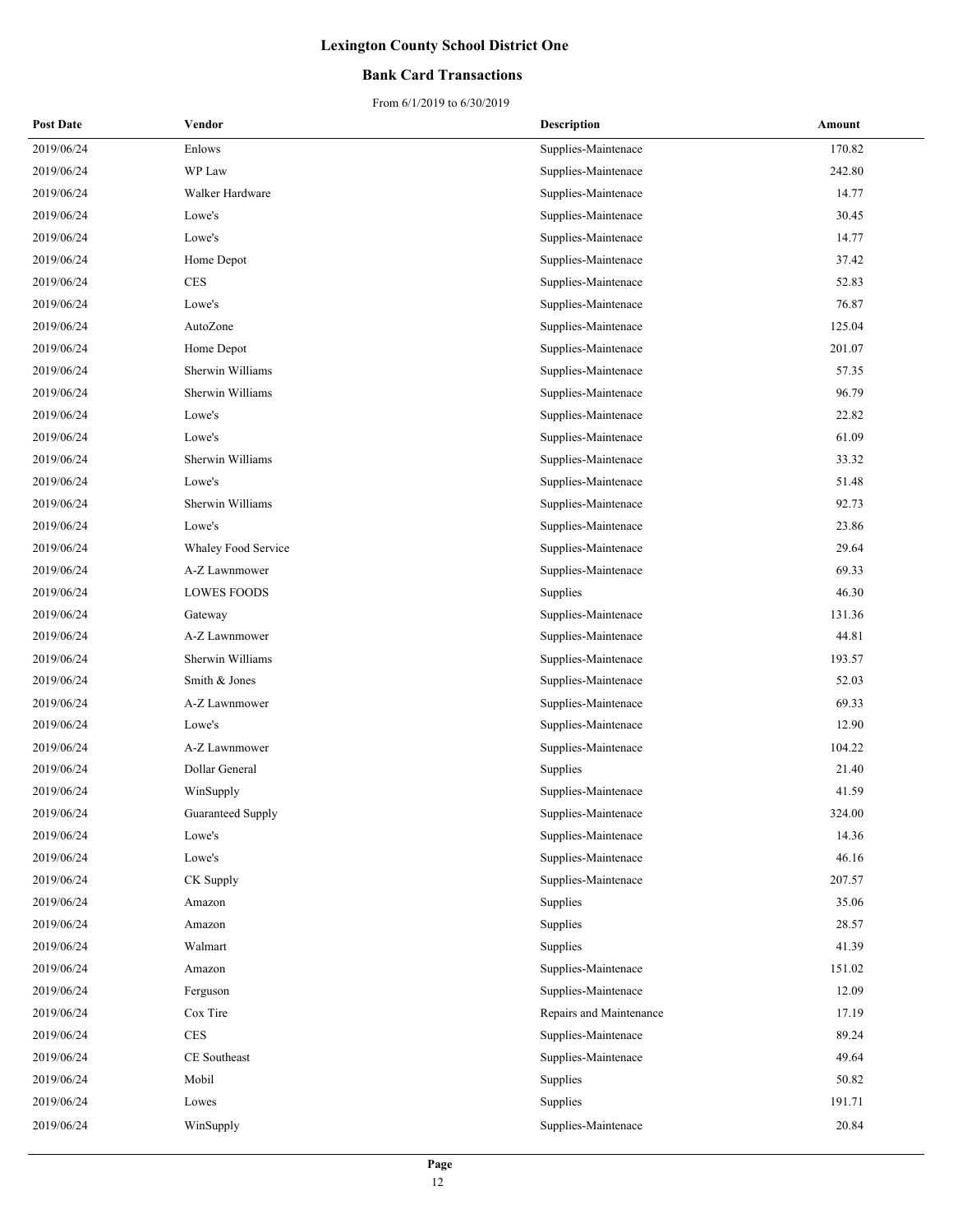### **Bank Card Transactions**

| <b>Post Date</b> | Vendor                  | <b>Description</b>  | Amount |
|------------------|-------------------------|---------------------|--------|
| 2019/06/24       | Amazon                  | Supplies-Maintenace | 34.50  |
| 2019/06/24       | A-Z Lawnmower           | Supplies-Maintenace | 41.68  |
| 2019/06/24       | WP Law                  | Supplies-Maintenace | 84.05  |
| 2019/06/24       | Lowe's                  | Supplies-Maintenace | 39.16  |
| 2019/06/24       | <b>CES</b>              | Supplies-Maintenace | 25.01  |
| 2019/06/24       | A-Z Lawnmower           | Supplies-Maintenace | 12.83  |
| 2019/06/24       | Smith & Jones           | Supplies-Maintenace | 137.61 |
| 2019/06/24       | <b>CES</b>              | Supplies-Maintenace | 90.71  |
| 2019/06/24       | Ferguson                | Supplies-Maintenace | 13.29  |
| 2019/06/24       | Pitt Stop/Exxon Mobile  | Supplies            | 71.55  |
| 2019/06/24       | We Pad It               | Supplies-Maintenace | 661.40 |
| 2019/06/24       | Lowe's                  | Supplies-Maintenace | 4.96   |
| 2019/06/24       | Amazon                  | Supplies-Maintenace | 151.02 |
| 2019/06/24       | Lowe's                  | Supplies-Maintenace | 28.62  |
| 2019/06/24       | WW Grainger             | Supplies-Maintenace | 108.11 |
| 2019/06/24       | $\mbox{CES}$            | Supplies-Maintenace | 63.81  |
| 2019/06/24       | WinSupply               | Supplies-Maintenace | 59.85  |
| 2019/06/24       | <b>Backyard Playset</b> | Supplies-Maintenace | 427.13 |
| 2019/06/24       | Speedway                | Supplies            | 50.00  |
| 2019/06/24       | Lowes Home Improvement  | Supplies            | 50.11  |
| 2019/06/24       | Lowe's home improvement | Supplies            | 70.40  |
| 2019/06/24       | True Value Hardware     | Supplies            | 43.31  |
| 2019/06/24       | Gateway                 | Supplies-Maintenace | 30.02  |
| 2019/06/24       | Lowe's                  | Supplies            | 174.01 |
| 2019/06/24       | Lowe's                  | Supplies            | 20.97  |
| 2019/06/24       | Murphy Express          | Supplies            | 18.47  |
| 2019/06/24       | Lowe's                  | Supplies-Maintenace | 188.95 |
| 2019/06/24       | Lowe's                  | Supplies            | 82.06  |
| 2019/06/24       | Murphy Express          | Supplies            | 79.69  |
| 2019/06/24       | Smith & Jones           | Supplies-Maintenace | 337.05 |
| 2019/06/24       | <b>CES</b>              | Supplies-Maintenace | 35.31  |
| 2019/06/24       | AutoZone                | Supplies-Maintenace | 146.44 |
| 2019/06/24       | Graybar                 | Supplies-Maintenace | 134.05 |
| 2019/06/24       | <b>CES</b>              | Supplies-Maintenace | 193.55 |
| 2019/06/24       | CES                     | Supplies-Maintenace | 91.94  |
| 2019/06/24       | $\mbox{CES}$            | Supplies-Maintenace | 38.48  |
| 2019/06/24       | <b>CES</b>              | Supplies-Maintenace | 106.69 |
| 2019/06/24       | $\mbox{CES}$            | Supplies-Maintenace | 361.66 |
| 2019/06/24       | $\rm{CES}$              | Supplies-Maintenace | 113.38 |
| 2019/06/24       | A-Z Lawnmower           | Supplies-Maintenace | 76.98  |
| 2019/06/24       | WP Law                  | Supplies-Maintenace | 46.69  |
| 2019/06/24       | Amazon.com              | Supplies            | 373.16 |
| 2019/06/24       | Amazon.com              | Supplies            | 14.46  |
| 2019/06/24       | Amazon.com              | Supplies            | 45.08  |
| 2019/06/24       | Lego                    | Supplies            | 203.26 |
|                  |                         |                     |        |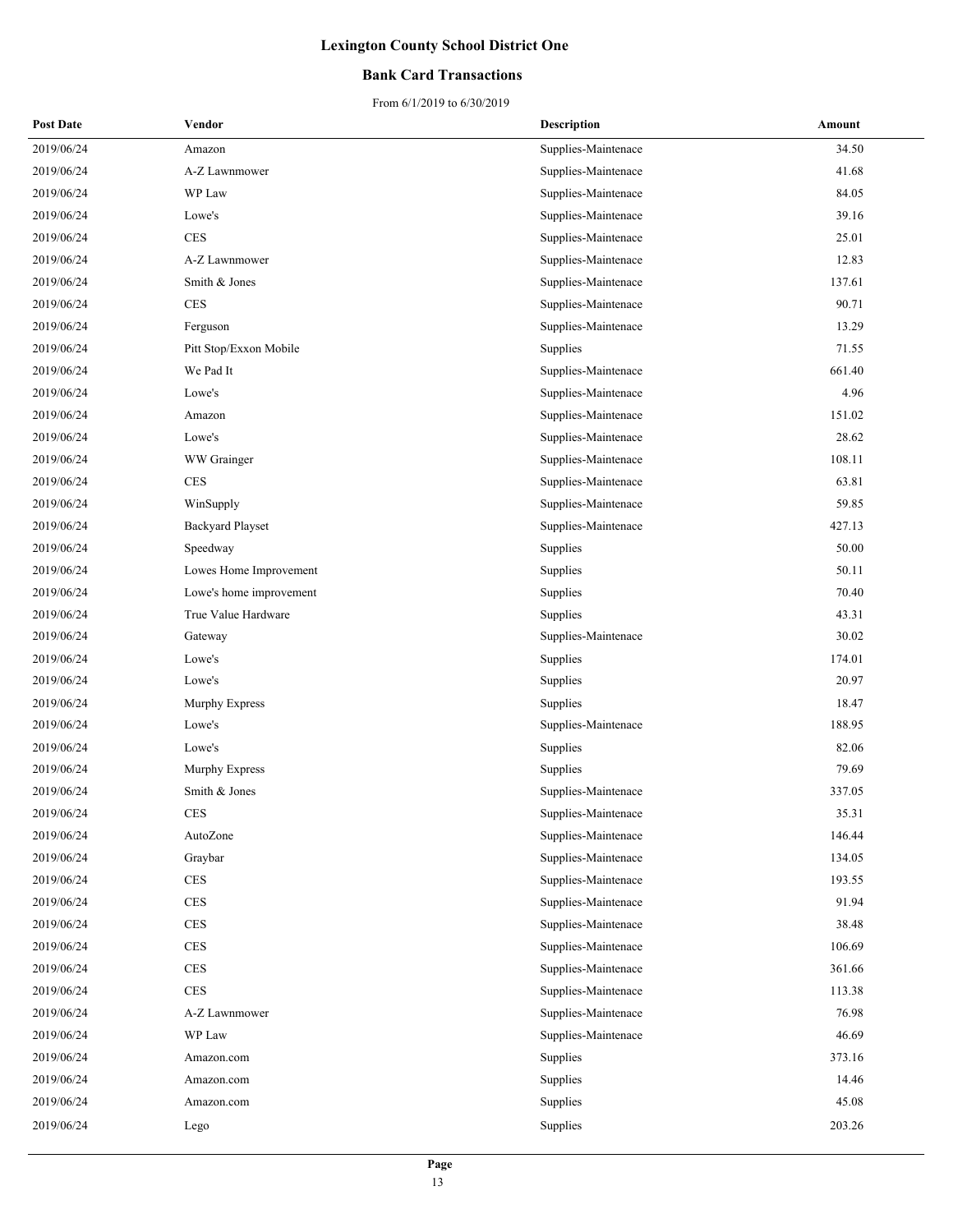### **Bank Card Transactions**

| <b>Post Date</b> | Vendor                      | <b>Description</b>        | Amount   |
|------------------|-----------------------------|---------------------------|----------|
| 2019/06/24       | Dollar Tree                 | Supplies                  | 980.91   |
| 2019/06/24       | SUPERSHUTTLE.COM            | Pupil Transportation      | 216.64   |
| 2019/06/24       | COMPTIA/PEARSON             | Other Prof & Tech Service | 2,000.00 |
| 2019/06/24       | HOME DEPOT                  | Supplies                  | 286.63   |
| 2019/06/24       | ENTERPRISE RENTAL           | Pupil Transportation      | 104.52   |
| 2019/06/24       | PITT STOP                   | Pupil Transportation      | 30.01    |
| 2019/06/24       | Dollar Tree                 | Supplies                  | 89.22    |
| 2019/06/24       | Scholastic book Fair        | Supplies                  | 997.31   |
| 2019/06/24       | Amazon                      | Supplies                  | 545.18   |
| 2019/06/24       | Summer Skills               | Supplies                  | 104.00   |
| 2019/06/24       | Preferred Pump              | Supplies-Maintenace       | 227.91   |
| 2019/06/24       | Tapspace                    | Pupil Activity            | 132.20   |
| 2019/06/24       | Make Music Inc              | Pupil Activity            | 149.00   |
| 2019/06/24       | Crown Awards                | Pupil Activity            | 125.00   |
| 2019/06/24       | Amazon                      | Pupil Activity            | 13.47    |
| 2019/06/24       | Amazon                      | Pupil Activity            | 60.94    |
| 2019/06/24       | Amazon                      | Pupil Activity            | 7.36     |
| 2019/06/24       | Theatrefolk                 | Pupil Activity            | 157.95   |
| 2019/06/24       | Walmart                     | Pupil Activity            | 89.62    |
| 2019/06/24       | Walmart                     | Pupil Activity            | 135.40   |
| 2019/06/24       | Goodwill                    | Pupil Activity            | 50.50    |
| 2019/06/24       | Amazon                      | Pupil Activity            | 29.41    |
| 2019/06/24       | Walmart                     | Pupil Activity            | 64.55    |
| 2019/06/24       | Walmart                     | Pupil Activity            | 60.13    |
| 2019/06/24       | HOME DEPOT                  | Pupil Activity            | 76.91    |
| 2019/06/24       | AMAZON.COM                  | Pupil Activity            | 113.74   |
| 2019/06/24       | Amazon                      | Pupil Activity            | 197.47   |
| 2019/06/24       | Amazon                      | Pupil Activity            | 210.16   |
| 2019/06/24       | Walmart                     | Pupil Activity            | 176.43   |
| 2019/06/24       | Walmart                     | Pupil Activity            | 59.24    |
| 2019/06/24       | Amazon                      | Pupil Activity            | 197.80   |
| 2019/06/24       | Amazon                      | Pupil Activity            | 43.98    |
| 2019/06/24       | Dollar Tree                 | Pupil Activity            | 133.82   |
| 2019/06/24       | Office Depot                | Pupil Activity            | 63.54    |
| 2019/06/24       | Office Depot                | Pupil Activity            | 43.29    |
| 2019/06/24       | Costco                      | Pupil Activity            | 178.99   |
| 2019/06/24       | Amazon                      | Pupil Activity            | 16.03    |
| 2019/06/24       | Amazon                      | Pupil Activity            | 30.65    |
| 2019/06/24       | Amazon Prime Video          | Pupil Activity            | 9.99     |
| 2019/06/24       | Amazon                      | Pupil Activity            | 33.44    |
| 2019/06/24       | Walmart                     | Pupil Activity            | 8.87     |
| 2019/06/24       | Walmart                     | Pupil Activity            | 61.98    |
| 2019/06/24       | <b>JW</b> Pepper            | Pupil Activity            | 96.00    |
| 2019/06/24       | Music Theater International | Pupil Activity            | 30.00    |
| 2019/06/24       | <b>UPS</b> Store            | Pupil Activity            | 281.42   |
|                  |                             |                           |          |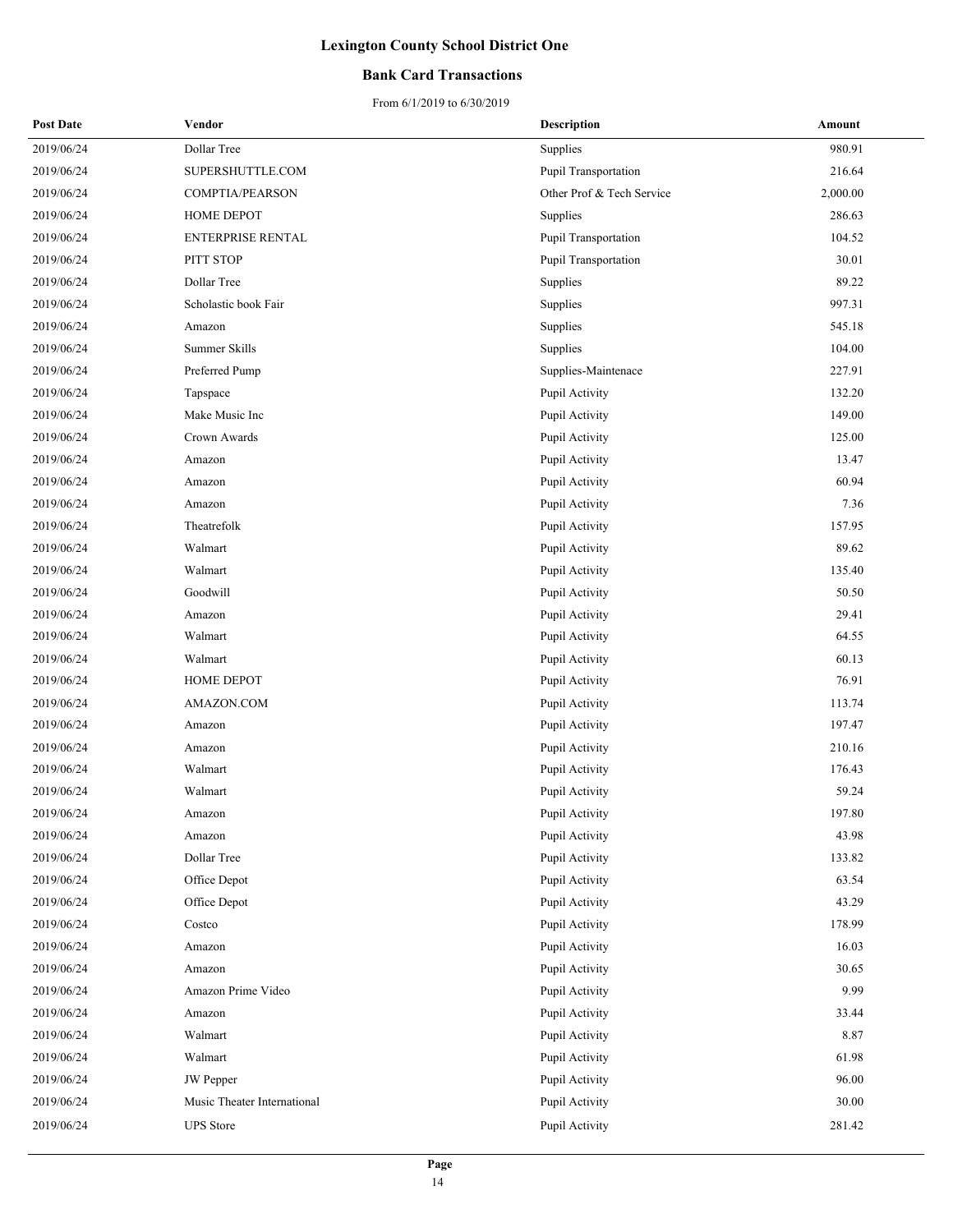### **Bank Card Transactions**

| <b>Post Date</b> | Vendor                   | <b>Description</b>         | Amount |
|------------------|--------------------------|----------------------------|--------|
| 2019/06/24       | Weebly US                | Pupil Activity             | 154.08 |
| 2019/06/24       | Amazon                   | Pupil Activity             | 11.55  |
| 2019/06/24       | Teacher's Discovery      | Pupil Activity             | 204.55 |
| 2019/06/24       | Amazon                   | Pupil Activity             | 25.63  |
| 2019/06/24       | Amazon                   | Pupil Activity             | 5.24   |
| 2019/06/24       | Publix                   | Supplies                   | 39.22  |
| 2019/06/24       | Amazon                   | Supplies                   | 37.40  |
| 2019/06/25       | Walker Hardware          | Supplies                   | 16.85  |
| 2019/06/25       | Shumpert's IGA           | Supplies                   | 15.99  |
| 2019/06/25       | Amazon                   | Supplies                   | 32.10  |
| 2019/06/25       | Amazon.com               | Supplies                   | 510.30 |
| 2019/06/25       | Lowe's                   | Supplies                   | 474.72 |
| 2019/06/25       | Lowe's                   | Supplies                   | 143.27 |
| 2019/06/25       | <b>Brick Squad</b>       | Supplies                   | 67.00  |
| 2019/06/25       | Hobby Lobby              | Supplies                   | 2.88   |
| 2019/06/25       | Walmart                  | Supplies                   | 57.76  |
| 2019/06/25       | Lexington Post Office    | Supplies                   | 7.85   |
| 2019/06/25       | Meredith College         | Travel                     | 533.33 |
| 2019/06/25       | Something Borrowed       | Rentals                    | 96.30  |
| 2019/06/25       | Rodeway Inn              | Travel                     | 380.35 |
| 2019/06/25       | <b>Broadway Teaching</b> | Travel                     | 325.00 |
| 2019/06/25       | Education & Human Dev    | Travel                     | 300.00 |
| 2019/06/25       | Clemson University       | Travel                     | 60.00  |
| 2019/06/25       | <b>SC Gov</b>            | Travel                     | 765.75 |
| 2019/06/25       | Clemson University       | Travel                     | 60.00  |
| 2019/06/25       | <b>UPS</b> Store         | Printing and Binding       | 385.20 |
| 2019/06/25       | <b>UPS</b> Store         | Printing and Binding       | 755.42 |
| 2019/06/25       | Lowes                    | Supplies                   | 53.29  |
| 2019/06/25       | Trophy & Award           | Supplies                   | 137.87 |
| 2019/06/25       | Office Depot             | Supplies                   | 17.69  |
| 2019/06/25       | Appearson                | Supplies                   | 123.47 |
| 2019/06/25       | Amazon                   | Supplies                   | 24.55  |
| 2019/06/25       | Lowes                    | Supplies                   | 275.04 |
| 2019/06/25       | Trophy & Award           | Supplies                   | 687.48 |
| 2019/06/25       | Trophy & Award           | Supplies                   | 8.03   |
| 2019/06/25       | Walgreens                | Supplies                   | 203.21 |
| 2019/06/25       | Walmart                  | Supplies                   | 19.13  |
| 2019/06/25       | Walmart                  | Supplies                   | 10.79  |
| 2019/06/25       | <b>UPS</b> Store         | Supplies                   | 21.15  |
| 2019/06/25       | DECA                     | Travel                     | 81.36  |
| 2019/06/25       | Meredith College         | Travel                     | 52.21  |
| 2019/06/25       | JW Pepper                | Supplies                   | 138.99 |
| 2019/06/25       | Canon                    | Repairs and Maintenance    | 299.60 |
| 2019/06/25       | Walmart                  | <b>Technology Supplies</b> | 42.17  |
| 2019/06/25       | Amazon                   | <b>Technology Supplies</b> | 32.57  |
|                  |                          |                            |        |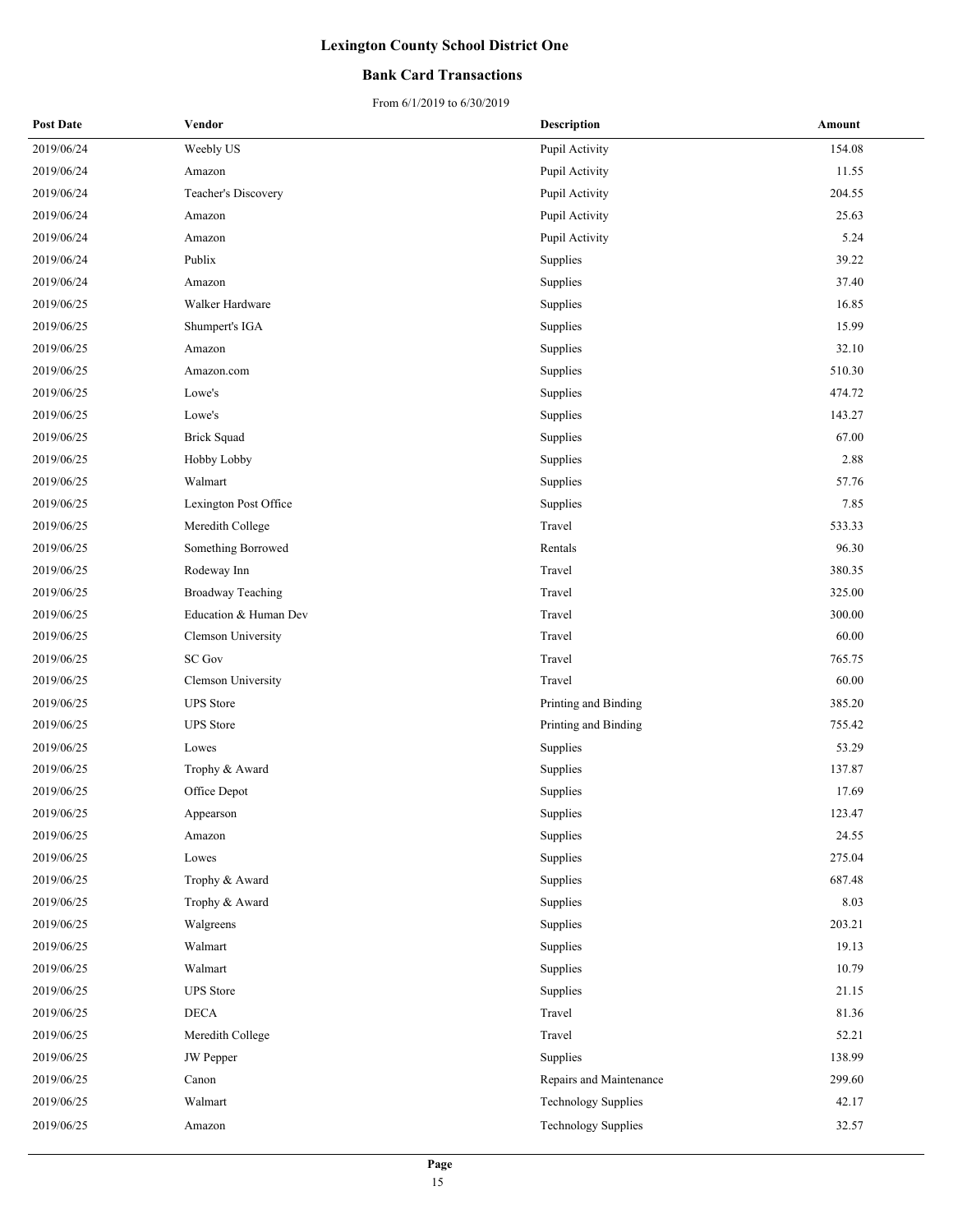### **Bank Card Transactions**

| <b>Post Date</b> | Vendor                         | Description               | Amount    |
|------------------|--------------------------------|---------------------------|-----------|
| 2019/06/25       | UPRINTING.COM                  | Printing and Binding      | 1.44      |
| 2019/06/25       | Marriott Copley Place          | Travel                    | 1,196.00  |
| 2019/06/25       | Amazon                         | Supplies                  | 81.28     |
| 2019/06/25       | Walmart.com                    | Supplies                  | 39.61     |
| 2019/06/25       | Office Depot                   | Supplies                  | 37.44     |
| 2019/06/25       | Amazon                         | Supplies                  | 256.79    |
| 2019/06/25       | Amazon                         | Supplies                  | 251.40    |
| 2019/06/25       | Amazon                         | Supplies                  | 42.79     |
| 2019/06/25       | Amazon                         | Supplies                  | 42.79     |
| 2019/06/25       | Amazon                         | Supplies                  | 256.79    |
| 2019/06/25       | Marriott Hotel                 | Travel                    | 404.94    |
| 2019/06/25       | Marriott Hotel                 | Travel                    | 354.94    |
| 2019/06/25       | Amazon                         | Supplies                  | 28.39     |
| 2019/06/25       | Marriott Hotel                 | Supplies                  | 5.39      |
| 2019/06/25       | Amazon                         | Supplies                  | 125.95    |
| 2019/06/25       | Amazon                         | Supplies                  | 49.91     |
| 2019/06/25       | Amazon                         | Supplies                  | 815.64    |
| 2019/06/25       | Amazon                         | Supplies                  | 28.76     |
| 2019/06/25       | Amazon                         | Supplies                  | 172.14    |
| 2019/06/25       | Amazon                         | Supplies                  | 26.76     |
| 2019/06/25       | Amazon                         | Supplies                  | 35.57     |
| 2019/06/25       | Amazon                         | Supplies                  | 21.79     |
| 2019/06/25       | Walmart                        | Other Objects             | 33.50     |
| 2019/06/25       | Libby's                        | Other Objects             | 60.47     |
| 2019/06/25       | K J Market                     | Other Objects             | 15.36     |
| 2019/06/25       | Eventure - GA Woodward Academy | Travel-Teacher Staff Dev  | 750.00    |
| 2019/06/25       | Meredith College               | Travel-Teacher Staff Dev  | 109.64    |
| 2019/06/25       | Delta Air                      | Travel-Teacher Staff Dev  | 366.60    |
| 2019/06/25       | SC Association of School Admin | Travel-Teacher Staff Dev  | 305.00    |
| 2019/06/25       | Delta Air                      | Travel-MMGW/HSTW Staff De | 558.00    |
| 2019/06/25       | <b>DECA</b>                    | Travel-MMGW/HSTW Staff De | 668.64    |
| 2019/06/25       | Statement Credit               | Travel                    | $-100.88$ |
| 2019/06/25       | BB&T                           | Supplies                  | 5.92      |
| 2019/06/25       | SC.GOV                         | Supplies                  | 41.68     |
| 2019/06/25       | BB&T                           | Supplies                  | 20.00     |
| 2019/06/25       | BB&T                           | Supplies                  | 1.35      |
| 2019/06/25       | Town & Country                 | Supplies                  | 156.00    |
| 2019/06/25       | Smith & Jones Janitorial Suppl | Supplies                  | 39.83     |
| 2019/06/25       | Ed Smith Lumber                | Supplies                  | 14.97     |
| 2019/06/25       | Smith & Jones Janitorial       | Supplies                  | 26.75     |
| 2019/06/25       | LOWE's                         | Supplies                  | 134.82    |
| 2019/06/25       | Town & Country                 | Supplies                  | 95.52     |
| 2019/06/25       | Tractor Supply Co.             | Supplies                  | 418.36    |
| 2019/06/25       | TRUE VALUE                     | Supplies                  | 37.43     |
| 2019/06/25       | Murphy Express                 | Supplies                  | 127.00    |
|                  |                                |                           |           |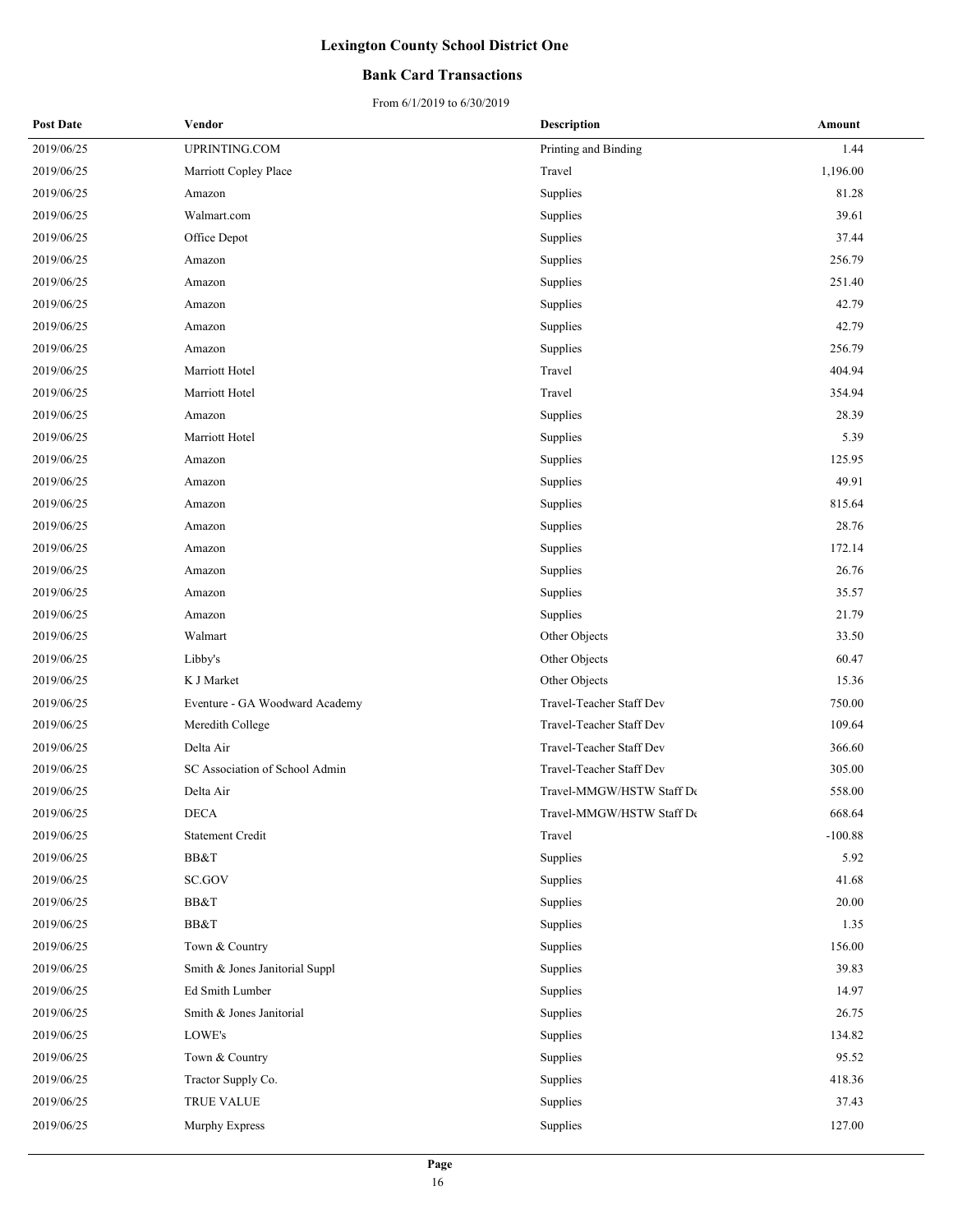### **Bank Card Transactions**

| <b>Post Date</b> | Vendor                    | <b>Description</b>   | Amount      |
|------------------|---------------------------|----------------------|-------------|
| 2019/06/25       | Home Depot                | Supplies             | $-6.29$     |
| 2019/06/25       | Grainger                  | Supplies             | 409.34      |
| 2019/06/25       | Lowes                     | Supplies             | 55.96       |
| 2019/06/25       | Pilot                     | Supplies             | 14.80       |
| 2019/06/25       | Lowes                     | Supplies             | $-93.54$    |
| 2019/06/25       | Lowes                     | Supplies             | 34.43       |
| 2019/06/25       | Lowes                     | Supplies             | 326.35      |
| 2019/06/25       | Home Depot                | Supplies             | 6.29        |
| 2019/06/25       | Murphy Express            | Supplies             | 98.20       |
| 2019/06/25       | Lowes                     | Supplies             | 284.51      |
| 2019/06/25       | ACS Sound & Lighting      | Supplies-Maintenace  | 213.53      |
| 2019/06/25       | Pitt Stop                 | Supplies             | 53.00       |
| 2019/06/25       | Pitt Stop                 | Supplies             | 51.00       |
| 2019/06/25       | The Reading Warehouse     | Supplies             | $-1,956.60$ |
| 2019/06/25       | Credit Voucher            | Supplies             | 1,956.60    |
| 2019/06/25       | The Reading Warehouse     | Supplies             | 255.50      |
| 2019/06/25       | The Reading Warehouse     | Supplies             | 967.43      |
| 2019/06/25       | The Reading Warehouse     | Supplies             | 989.17      |
| 2019/06/25       | The REading Warehouse     | Supplies             | 277.88      |
| 2019/06/25       | Kryterion Webassessor     | Travel               | 10.00       |
| 2019/06/25       | Kryterion Webassessor     | Travel               | 10.00       |
| 2019/06/25       | Kryterion Webassessor     | Travel               | 10.00       |
| 2019/06/25       | Kryterion Webassessor     | Travel               | 10.00       |
| 2019/06/25       | Kryterion Webassessor     | Travel               | 10.00       |
| 2019/06/25       | Kryterion wEBASSESSOR     | Travel               | 10.00       |
| 2019/06/25       | Kryterion Webassessor     | Travel               | 10.00       |
| 2019/06/25       | Kryterion Webassessor     | Travel               | 10.00       |
| 2019/06/25       | UPRINTING.COM             | Printing and Binding | 603.23      |
| 2019/06/25       | WALMART                   | Supplies             | 64.04       |
| 2019/06/25       | Ed Smith Lumber           | Pupil Activity       | 25.38       |
| 2019/06/25       | Playscripts               | Pupil Activity       | 60.00       |
| 2019/06/25       | Amazon                    | Pupil Activity       | 17.18       |
| 2019/06/25       | <b>ENLOWS AUTO SUPPLY</b> | Pupil Activity       | 124.57      |
| 2019/06/25       | <b>LOWES FOOD</b>         | Pupil Activity       | 35.51       |
| 2019/06/25       | WALMART                   | Pupil Activity       | 34.75       |
| 2019/06/25       | <b>LOWES FOODS</b>        | Pupil Activity       | 133.44      |
| 2019/06/25       | Walmart # 0881 Lex        | Pupil Activity       | 74.61       |
| 2019/06/25       | Henry Schein              | Pupil Activity       | 789.66      |
| 2019/06/25       | School Nurse              | Pupil Activity       | 122.25      |
| 2019/06/25       | Ed Smith Lumber           | Pupil Activity       | 161.31      |
| 2019/06/25       | ExxonMobil                | Pupil Activity       | 25.70       |
| 2019/06/25       | Walmart                   | Pupil Activity       | 40.78       |
| 2019/06/25       | Walgreens                 | Pupil Activity       | 11.30       |
| 2019/06/25       | Office Depot              | Pupil Activity       | 37.43       |
| 2019/06/25       | Lexington Florist         | Pupil Activity       | 46.66       |
|                  |                           |                      |             |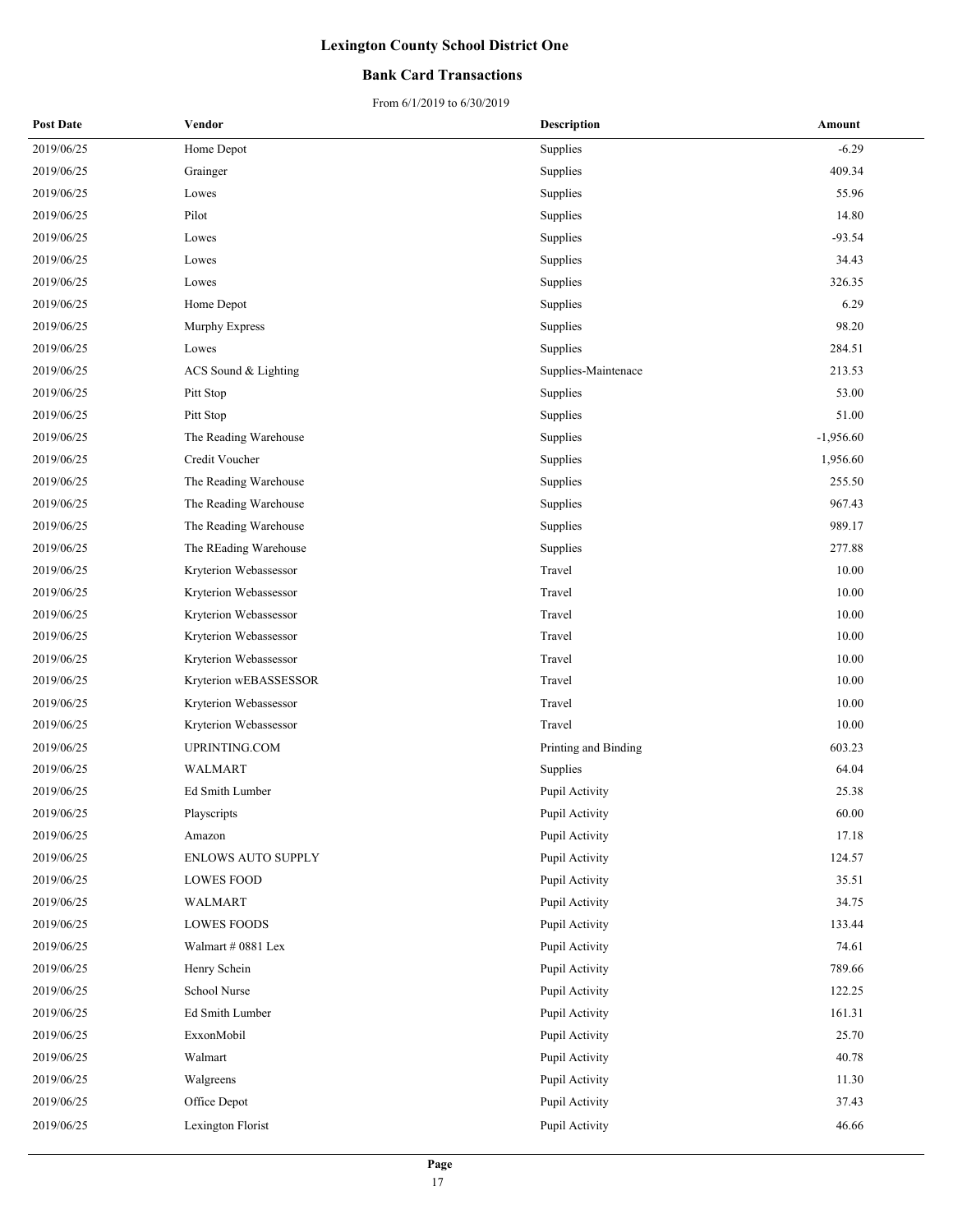### **Bank Card Transactions**

| <b>Post Date</b> | Vendor                         | <b>Description</b> | Amount |
|------------------|--------------------------------|--------------------|--------|
| 2019/06/25       | Epic Sports                    | Pupil Activity     | 557.25 |
| 2019/06/25       | Subway                         | Pupil Activity     | 16.35  |
| 2019/06/25       | SC Athletic Trainers' Associat | Pupil Activity     | 125.00 |
| 2019/06/25       | SC Athletic Trainers' Associat | Pupil Activity     | 125.00 |
| 2019/06/25       | Amazon                         | Pupil Activity     | 50.16  |
| 2019/06/25       | Performance Health             | Pupil Activity     | 416.43 |
| 2019/06/25       | Amazon                         | Pupil Activity     | 4.82   |
| 2019/06/25       | Lowe's                         | Pupil Activity     | 49.64  |
| 2019/06/25       | Amazon                         | Pupil Activity     | 173.22 |
| 2019/06/25       | Amazon                         | Pupil Activity     | 19.16  |
| 2019/06/25       | MF Athletic                    | Pupil Activity     | 255.76 |
| 2019/06/25       | Lowe's                         | Pupil Activity     | 624.76 |
| 2019/06/25       | Wheelin' Water                 | Pupil Activity     | 485.00 |
| 2019/06/25       | PayPal-SCATA                   | Pupil Activity     | 200.00 |
| 2019/06/25       | PayPal-SCATA                   | Pupil Activity     | 202.00 |
| 2019/06/25       | Wal-Mart                       | Pupil Activity     | 14.92  |
| 2019/06/25       | Sam's                          | Pupil Activity     | 193.42 |
| 2019/06/25       | Trophy and Awards              | Pupil Activity     | 13.38  |
| 2019/06/25       | Miyabi Japanese Steakhouse     | Pupil Activity     | 293.46 |
| 2019/06/25       | BT Furman Ball Camps           | Pupil Activity     | 54.00  |
| 2019/06/25       | Amazon                         | Pupil Activity     | 405.59 |
| 2019/06/25       | Amazon                         | Pupil Activity     | 27.38  |
| 2019/06/27       | Office Depot/Office Max        | Supplies           | 67.38  |
| 2019/06/27       | Amazon.com                     | Supplies           | 5.72   |
| 2019/06/27       | Lexington Post Office          | Supplies           | 13.04  |
| 2019/06/27       | Amazon.com                     | Supplies           | 25.59  |
| 2019/06/27       | Dollar Tree                    | Supplies           | 89.22  |
| 2019/06/27       | Office Depot                   | Supplies           | 35.83  |
| 2019/06/27       | Amazon                         | Supplies           | 58.28  |
| 2019/06/27       | Riverbanks Zoo                 | Supplies           | 313.50 |
| 2019/06/27       | Amazon                         | Supplies           | 32.04  |
| 2019/06/27       | Amazon                         | Supplies           | 38.11  |
| 2019/06/27       | Walmart                        | Supplies           | 2.91   |
| 2019/06/27       | Chick-Fil-A                    | Other Objects      | 660.85 |
| 2019/06/27       | Domino's Pizza                 | Other Objects      | 96.71  |
| 2019/06/27       | SubStation II                  | Other Objects      | 488.95 |
| 2019/06/27       | chick-Fil-A                    | Other Objects      | 181.32 |
| 2019/06/27       | Marco's Pizza                  | Other Objects      | 70.27  |
| 2019/06/27       | SubStation II                  | Other Objects      | 184.69 |
| 2019/06/27       | Pine Press                     | Supplies           | 112.16 |
| 2019/06/27       | Amazon.com                     | Supplies           | 79.22  |
| 2019/06/27       | Amazon.com                     | Supplies           | 105.76 |
| 2019/06/27       | Postal Express                 | Supplies           | 26.05  |
| 2019/06/27       | <b>JW</b> Pepper               | Supplies           | 261.99 |
| 2019/06/27       | School Health                  | Supplies           | 183.65 |
|                  |                                |                    |        |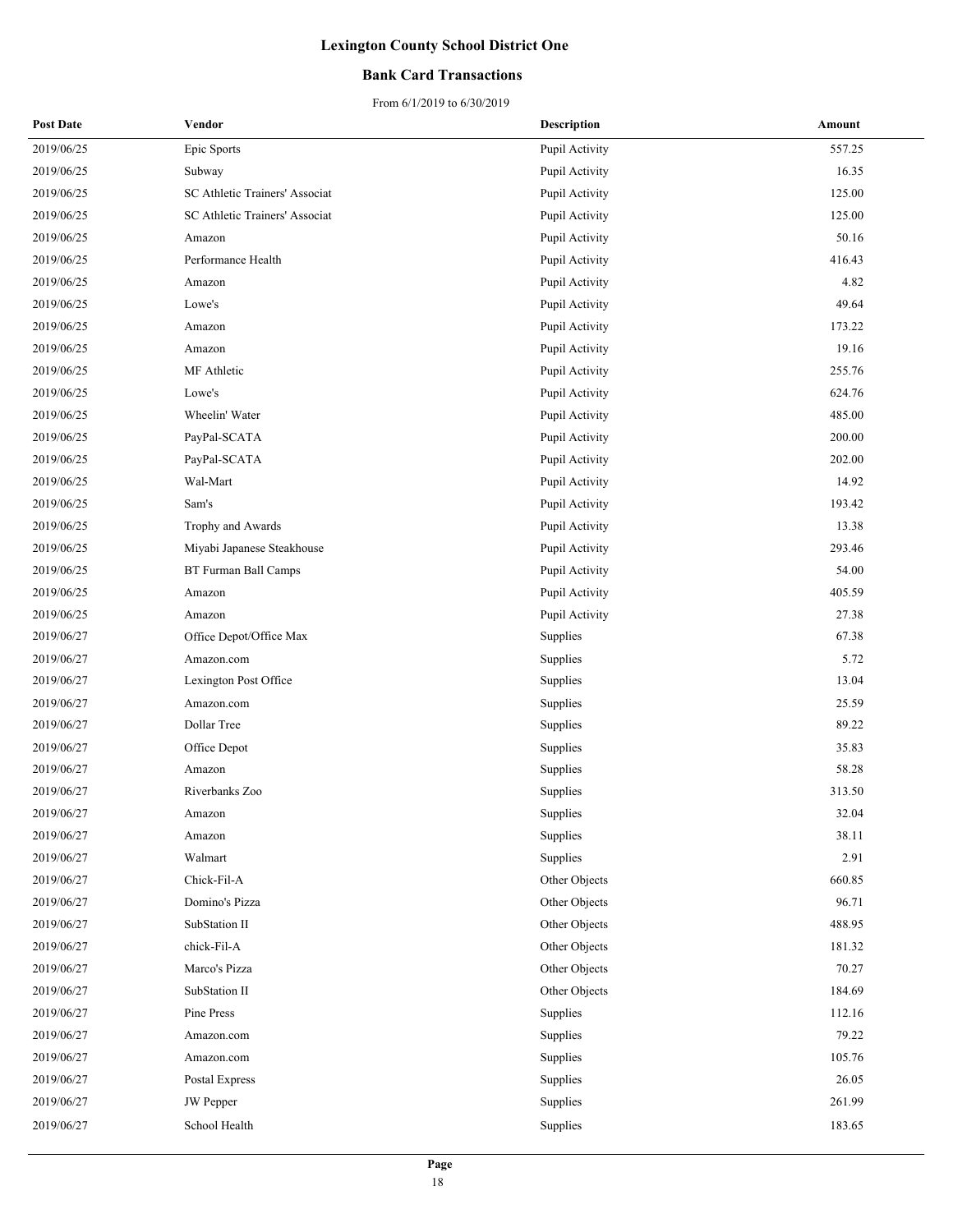### **Bank Card Transactions**

| <b>Post Date</b> | Vendor                         | <b>Description</b> | Amount |
|------------------|--------------------------------|--------------------|--------|
| 2019/06/27       | Lidl                           | Supplies           | 6.97   |
| 2019/06/27       | United                         | Travel             | 364.60 |
| 2019/06/27       | Hyatt                          | Travel             | 659.25 |
| 2019/06/27       | Caribe Royale                  | Travel             | 703.12 |
| 2019/06/27       | Delta Airlines                 | Travel             | 207.00 |
| 2019/06/27       | United                         | Travel             | 364.60 |
| 2019/06/27       | $\operatorname{ATIA}$          | Travel             | 990.00 |
| 2019/06/27       | American Airlines              | Travel             | 513.10 |
| 2019/06/27       | <b>ASHA</b>                    | Travel             | 239.00 |
| 2019/06/27       | <b>ASHA</b>                    | Travel             | 399.00 |
| 2019/06/27       | Delta Airlines                 | Travel             | 380.00 |
| 2019/06/27       | American Airlines              | Travel             | 513.10 |
| 2019/06/27       | Delta Airlines                 | Travel             | 207.00 |
| 2019/06/27       | Delta Airlines                 | Travel             | 380.00 |
| 2019/06/27       | Acrobat Proc DC                | Supplies           | 179.88 |
| 2019/06/27       | Amazon                         | Supplies           | 74.89  |
| 2019/06/27       | Hobby Lobby                    | Supplies           | 10.69  |
| 2019/06/27       | Travinia                       | Supplies           | 473.20 |
| 2019/06/27       | Office Depot                   | Supplies           | 57.53  |
| 2019/06/27       | Amazon                         | Supplies           | 256.79 |
| 2019/06/27       | Memories by Design             | Supplies           | 33.71  |
| 2019/06/27       | Overlimit Fee                  | Supplies           | 39.00  |
| 2019/06/27       | Amazon                         | Supplies           | 150.10 |
| 2019/06/27       | Amazon                         | Supplies           | 56.29  |
| 2019/06/27       | Hobby Lobby                    | Supplies           | 42.76  |
| 2019/06/27       | Amazon                         | Supplies           | 26.74  |
| 2019/06/27       | Amazon                         | Supplies           | 28.56  |
| 2019/06/27       | <b>Blue Mountain</b>           | Supplies           | 19.99  |
| 2019/06/27       | Amazon                         | Supplies           | 160.49 |
| 2019/06/27       | Membership for 1 year for Inst | Supplies           | 127.33 |
| 2019/06/27       | Amazon                         | Supplies           | 79.14  |
| 2019/06/27       | Jimmy Johns                    | Other Objects      | 35.86  |
| 2019/06/27       | Dollar General                 | Other Objects      | 18.18  |
| 2019/06/27       | Dollar General                 | Other Objects      | 19.31  |
| 2019/06/27       | Alodia's                       | Other Objects      | 566.48 |
| 2019/06/27       | Walmart                        | Other Objects      | 90.35  |
| 2019/06/27       | Jimmy Johns                    | Other Objects      | 43.49  |
| 2019/06/27       | Amazon.com                     | Supplies           | 895.40 |
| 2019/06/27       | Amazon.com                     | Supplies           | 880.64 |
| 2019/06/27       | SC Association of CPA's        | Dues and Fees      | 799.00 |
| 2019/06/27       | Lowe's Home Center             | Supplies           | 27.29  |
| 2019/06/27       | Home Depot                     | Supplies           | 425.86 |
| 2019/06/27       | <b>Tractor Supply</b>          | Supplies           | 81.82  |
| 2019/06/27       | Lowe's Home Center             | Supplies           | 175.94 |
| 2019/06/27       | Online Labels                  | Supplies           | 69.44  |
|                  |                                |                    |        |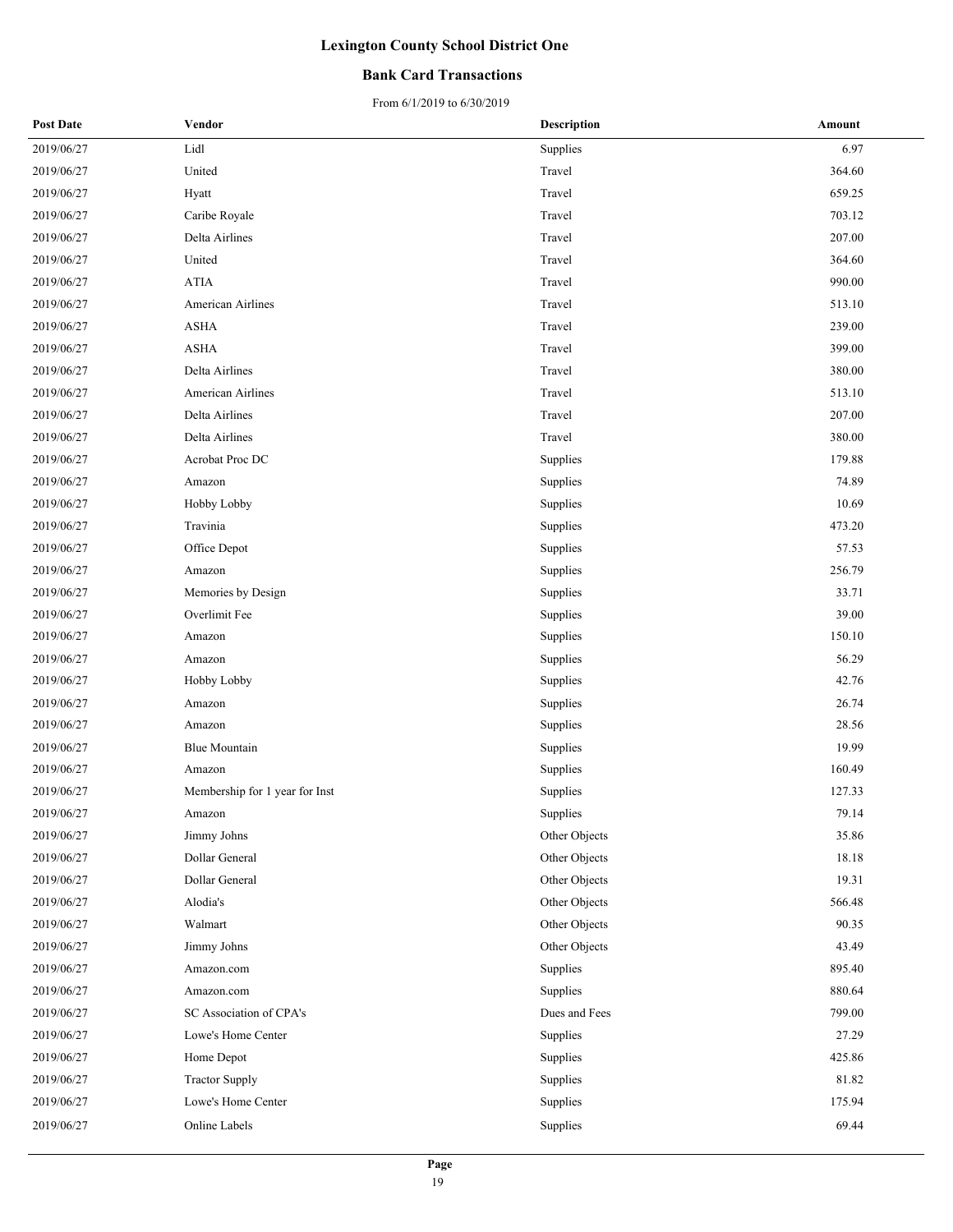### **Bank Card Transactions**

#### From 6/1/2019 to 6/30/2019

| <b>Post Date</b> | Vendor                      | <b>Description</b>        | Amount   |
|------------------|-----------------------------|---------------------------|----------|
| 2019/06/27       | Lowe's Foods                | Supplies                  | 100.00   |
| 2019/06/27       | Lowe's Home Centers         | Supplies                  | 28.23    |
| 2019/06/27       | <b>SCAPT</b>                | Pupil Transportation      | 100.00   |
| 2019/06/27       | Fed Ex Office               | Printing and Binding      | 110.96   |
| 2019/06/27       | FedEx                       | Printing and Binding      | 8.19     |
| 2019/06/27       | <b>SLED</b>                 | Other Prof & Tech Service | 88.00    |
| 2019/06/27       | Enlows                      | Supplies                  | 62.09    |
| 2019/06/27       | Wal-Mart                    | Supplies                  | 93.90    |
| 2019/06/27       | <b>Interstate Transport</b> | Supplies                  | 117.03   |
| 2019/06/27       | Lowes                       | Supplies                  | 155.16   |
| 2019/06/27       | Wal-Mart                    | Supplies                  | 182.82   |
| 2019/06/27       | Wal-Mart                    | Supplies                  | 44.81    |
| 2019/06/27       | SC Assoc For Pupil Trans    | Supplies                  | 30.00    |
| 2019/06/27       | Enlows                      | Supplies                  | 102.40   |
| 2019/06/27       | Circle K                    | Supplies                  | 21.80    |
| 2019/06/27       | Enlows                      | Supplies                  | 102.40   |
| 2019/06/27       | Office Depot                | Supplies                  | 266.40   |
| 2019/06/27       | SC Assoc for Pupil Trans    | Supplies                  | 10.00    |
| 2019/06/27       | Lowes                       | Supplies                  | 17.54    |
| 2019/06/27       | Wal-Mart                    | Supplies                  | 248.96   |
| 2019/06/27       | Spinx                       | Supplies                  | 7.75     |
| 2019/06/27       | Day Timer                   | Supplies                  | 64.60    |
| 2019/06/27       | Enlows                      | Supplies                  | 136.53   |
| 2019/06/27       | Chi-fil-A                   | Supplies                  | 129.49   |
| 2019/06/27       | SC Assoc For Pupil Trans    | Supplies                  | 5.00     |
| 2019/06/27       | <b>Interstate Transport</b> | Supplies                  | 117.03   |
| 2019/06/27       | Home Depot                  | Supplies                  | 8.10     |
| 2019/06/27       | <b>Interstate TRansport</b> | Supplies                  | 62.09    |
| 2019/06/27       | Office Depot                | Supplies                  | 443.29   |
| 2019/06/27       | Dunkin Donuts               | Other Objects             | 50.63    |
| 2019/06/27       | Krispy Kreme                | Other Objects             | 101.89   |
| 2019/06/27       | Publix                      | Other Objects             | 24.99    |
| 2019/06/27       | Krispy Kreme                | Other Objects             | 246.97   |
| 2019/06/27       | Amazon                      | Supplies                  | 1,605.00 |
| 2019/06/27       | Phonak                      | Repairs and Maintenance   | 100.00   |
| 2019/06/27       | Heinemann                   | Supplies                  | 117.70   |
| 2019/06/27       | Top Science                 | Supplies                  | 214.00   |
| 2019/06/27       | Walmart                     | Supplies                  | 284.84   |
| 2019/06/27       | Hobby Lobby                 | Supplies                  | 45.41    |
| 2019/06/27       | Hobby Lobby                 | Supplies                  | 67.65    |
| 2019/06/27       | <b>BBT</b>                  | Supplies                  | 39.00    |
| 2019/06/27       | Amazon                      | Supplies                  | $-1.07$  |
| 2019/06/27       | Amazon                      | Supplies                  | 25.63    |
| 2019/06/27       | Amazon                      | Supplies                  | $-2.99$  |
| 2019/06/27       | Amazon                      | Supplies                  | $-0.36$  |
|                  |                             |                           |          |

20